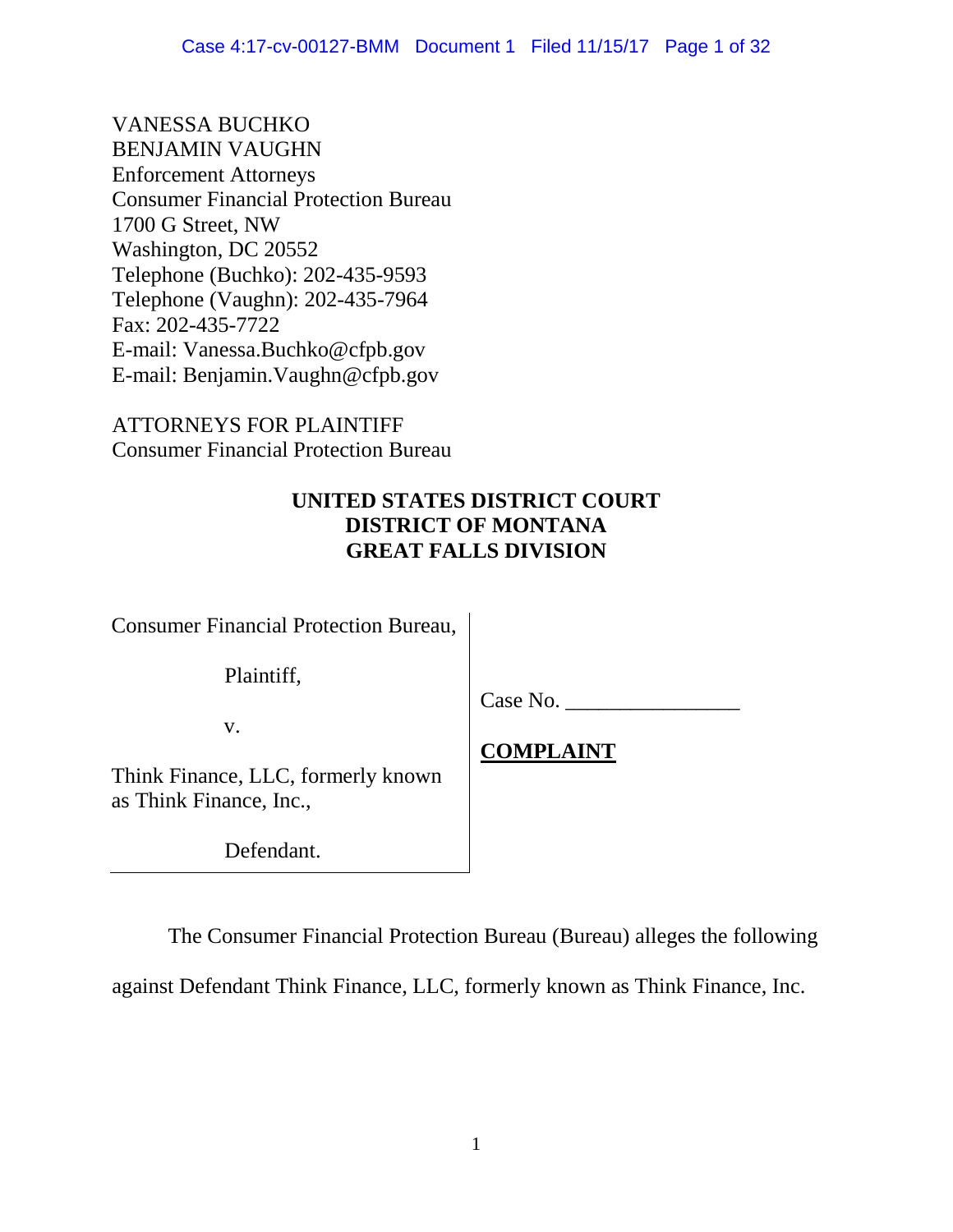### **INTRODUCTION**

1. Think Finance has overseen, directed, or administered the origination of and collection of loans that are void in whole or in part under state law.

2. Defendant's participation in the collection of void loans is deceptive, unfair, and abusive.

3. The Bureau brings this action under the Consumer Financial Protection Act of 2010 (CFPA), 12 U.S.C. §§ 5531(a), 5536(a), 5564(a).

#### **JURISDICTION AND VENUE**

4. This Court has subject-matter jurisdiction over this action because it is brought under "Federal consumer financial law," 12 U.S.C. § 5565(a)(1), presents a federal question, 28 U.S.C. § 1331, and is brought by an agency of the United States, 28 U.S.C § 1345.

5. Venue is proper in this district because Defendant does business here. 12 U.S.C. § 5564(f).

### **PARTIES**

6. The Bureau is an independent agency of the United States Government created by the CFPA. 12 U.S.C. § 5491(a). The Bureau is charged with enforcing Federal consumer financial laws. 12 U.S.C. §§ 5563, 5564.

7. The Bureau is authorized to initiate federal district court proceedings in its own name and through its own attorneys to address violations of Federal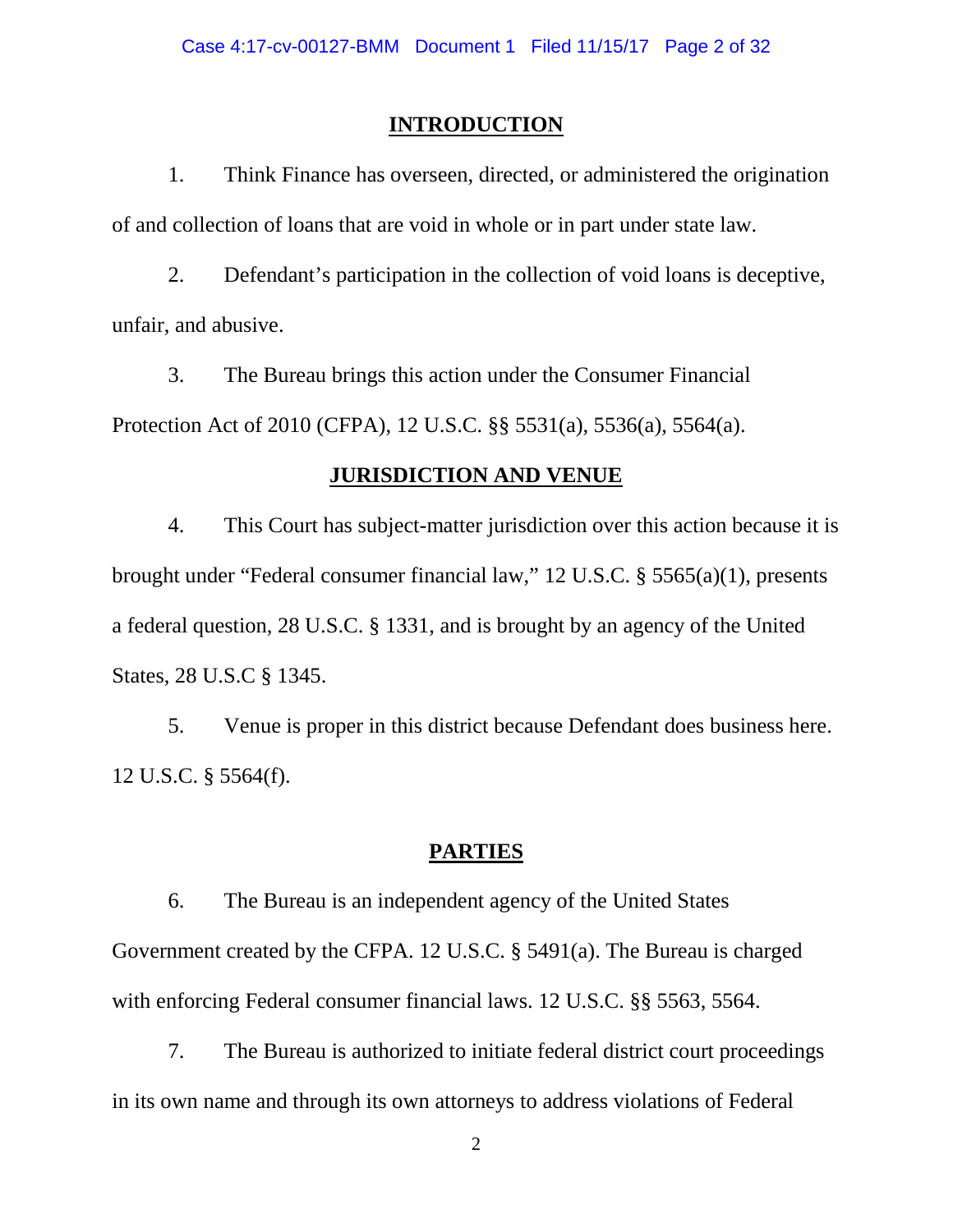consumer financial law, including violations of the CFPA. 12 U.S.C. § 5564(a)– (b).

8. Defendant is a privately held company that lists its principal place of business as 5080 Spectrum Drive, Suite 700 West, Addison, Texas 75001.

9. Defendant, according to its website, "provides software technology, analytics, and marketing services to financial clients in the consumer lending industry."

10. Defendant owns (directly or indirectly) and controls several entities, through which Defendant operates its internet lending business including: Think Finance SPV, LLC, Financial U, LLC, TC Loan Service, LLC, Tailwind Marketing, LLC, TC Administrative Services, LLC, and TC Decision Sciences, LLC (collectively "the subsidiaries").

11. The subsidiaries have no assets, bank accounts, locations, activities or employees separate from Defendant. The subsidiaries conduct no business without the involvement and control of Defendant. Defendant is responsible for the subsidiaries' financial obligations, and Defendant is the financial beneficiary of the subsidiaries' operations. Defendant is responsible for performing all of the subsidiaries' contractual obligations, making all their business decisions, and conducting all their operations.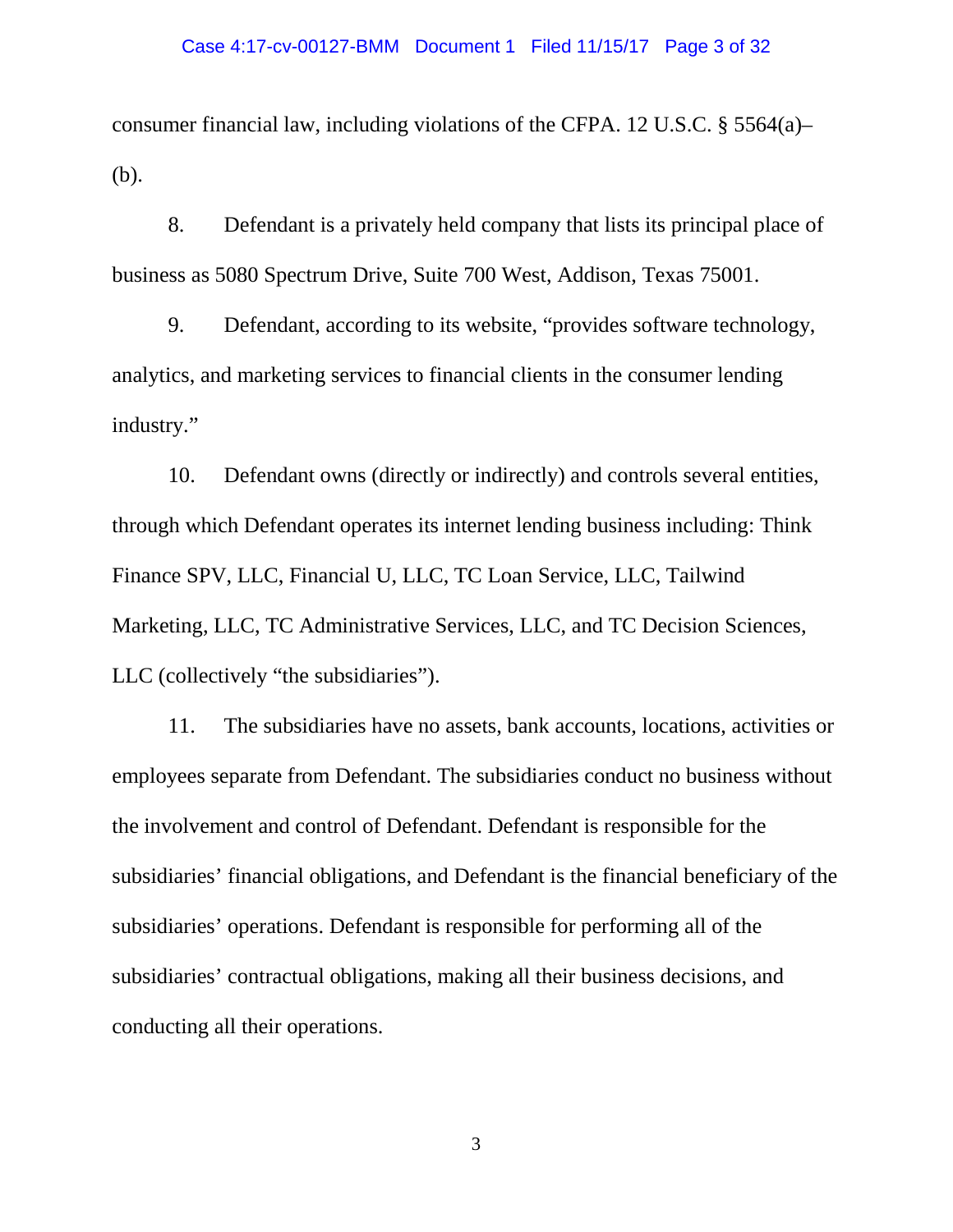### Case 4:17-cv-00127-BMM Document 1 Filed 11/15/17 Page 4 of 32

12. Since 2011, Defendant has extended credit and collected on the extension of credit in the form of online installment loans and online lines of credit to consumers residing in this District and throughout the United States.

13. Defendant extends credit and services loans offered or provided for use by consumers primarily for personal, family, or household purposes, 12 U.S.C. § 5481(15)(A)(i), and collects debt related to a consumer financial product or service, 12 U.S.C. § 5481(15)(A)(x), both of which are consumer financial products or services covered by the CFPA, 12 U.S.C. § 5481(5)(A); Defendant is therefore a "covered person" under the CFPA, 12 U.S.C. § 5481(6)(A).

14. From 2011 through at least 2015, Defendant has performed critical functions for three separate lending businesses owned by Native American Tribes: (1) Great Plains Lending, LLC (Great Plains); (2) MobiLoans, LLC (MobiLoans); and (3) Plain Green, LLC (Plain Green) (collectively, the Tribal lenders). Defendant is therefore a "service provider" under CFPA. 12 U.S.C. § 5481(26).

15. Great Plains is owned by the Otoe-Missouria Tribe in Oklahoma. Great Plains also offered installment loans from \$1,000 to \$3,000 with effective annual interest rates of 118% to 448%. Great Plains stopped making loans to new customers on or about the end of 2016, and it stopped extending new loans to prior customers as of March 31, 2017.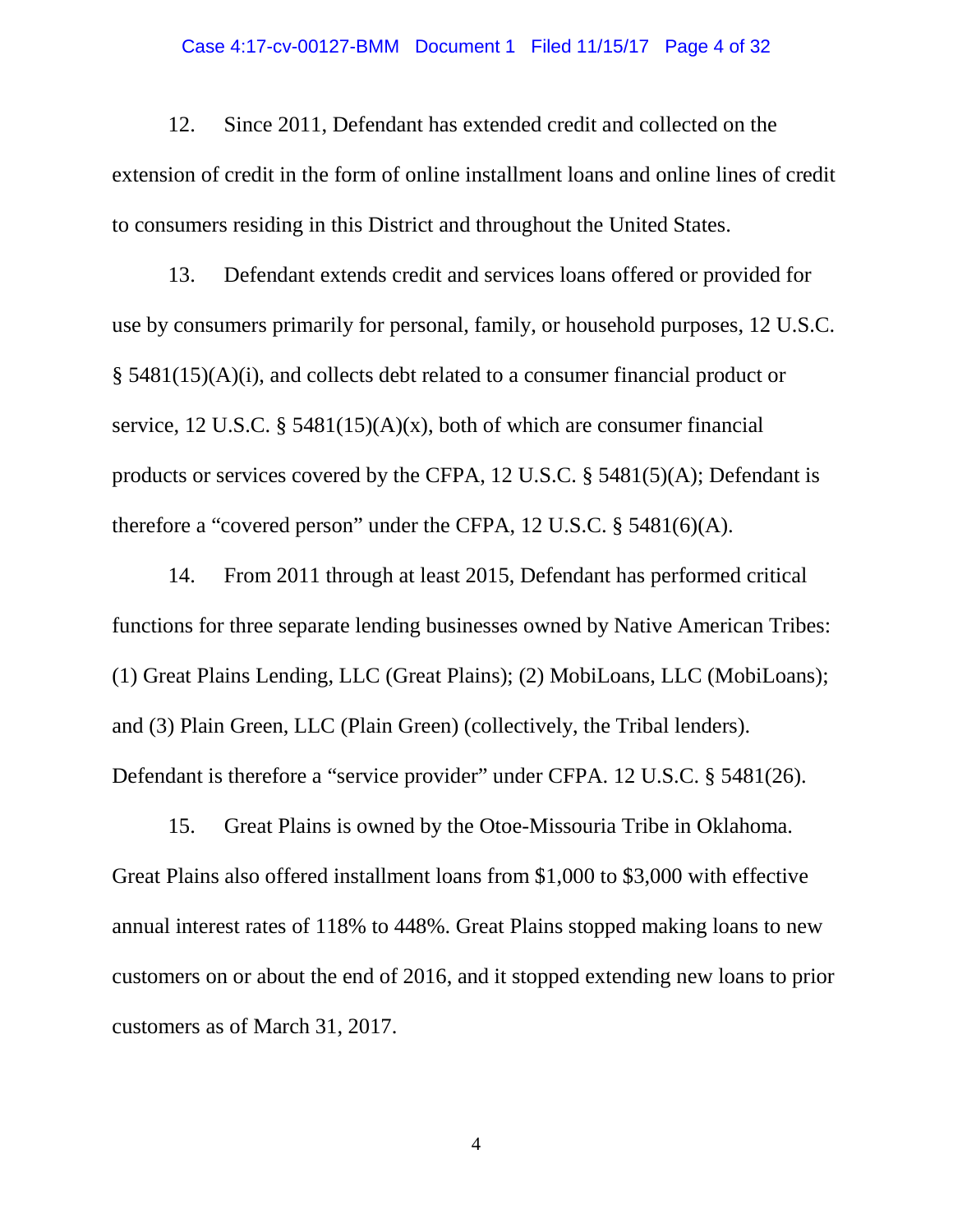#### Case 4:17-cv-00127-BMM Document 1 Filed 11/15/17 Page 5 of 32

16. MobiLoans is owned by the Tunica Biloxi Tribe in Louisiana. MobiLoans offers a line of credit product with effective annual interest rates of 15% to more than 200%.

17. Plain Green is owned by the Chippewa Cree Tribe of the Rocky Boy's Indian Reservation in Montana. Plain Green offers installment loans from \$500 to \$3,000 with effective annual interest rates of 150% to 375%. Plain Green terminated its relationship with Defendant effective June 1, 2016.

18. Defendant provided material services to Great Plains and MobiLoans in connection with extending credit and collecting on the extension of credit in the form of online installment loans and online lines of credit to consumers residing in this District and throughout the United States.

19. Defendant provided material services to Plain Green, which is located in this District, in connection with extending credit and collecting on the extension of credit in the form of online installment loans to consumers residing throughout the United States.

20. Defendant substantially assisted Great Plains and MobiLoans in connection with extending credit and collecting on the extension of credit in the form of online installment loans and online lines of credit to consumers residing in this District and throughout the United States.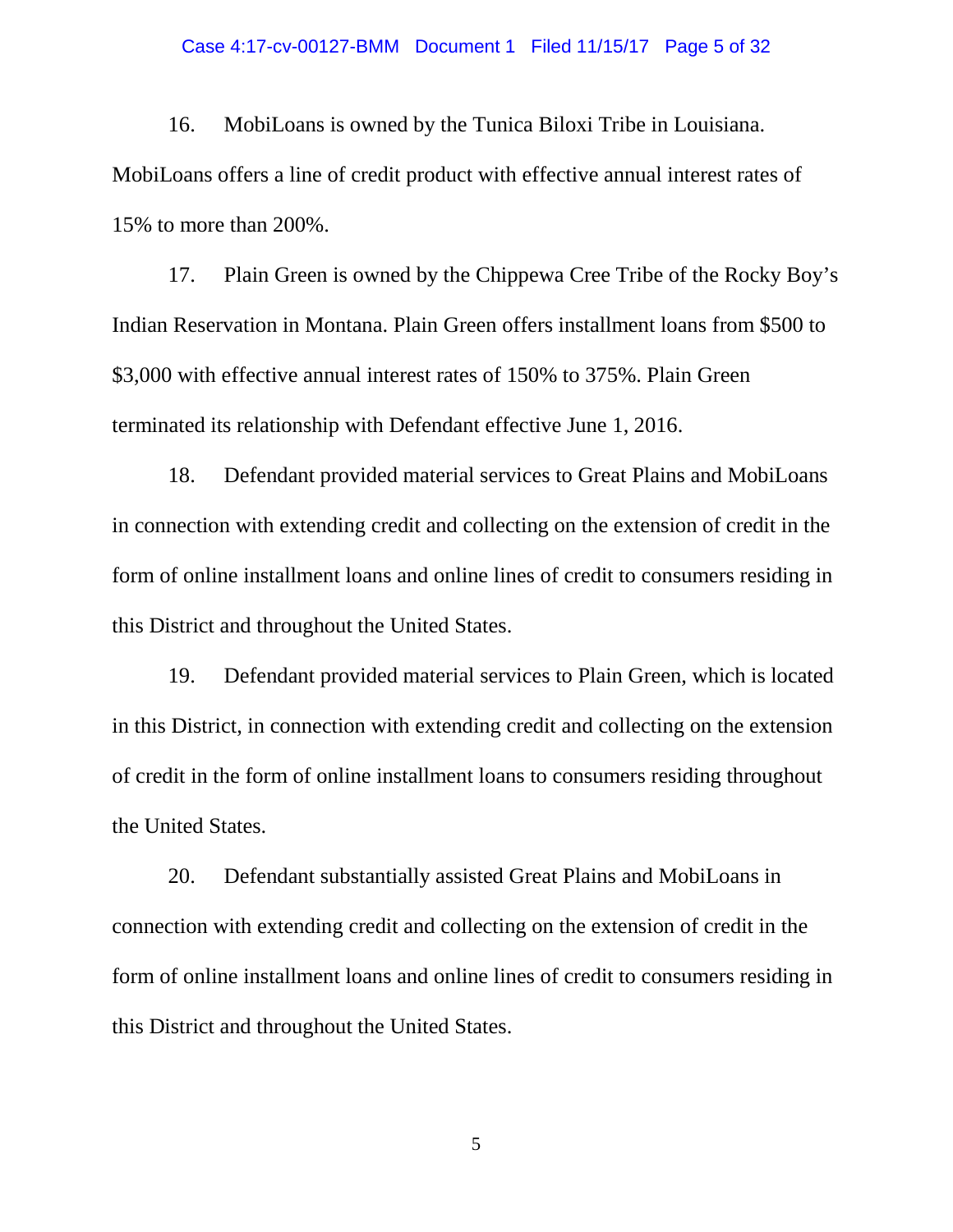### Case 4:17-cv-00127-BMM Document 1 Filed 11/15/17 Page 6 of 32

21. Defendant substantially assisted Plain Green, which is located in this District, in connection with extending credit and collecting on the extension of credit in the form of online installment loans to consumers throughout the United States.

22. Defendant continues to provide material services and substantial assistance to Great Plains and MobiLoans in collecting on the extension of credit in the form of online installment loans and online lines of credit to consumers residing in this District and throughout the United States.

23. The Tribal lenders extend credit and service loans offered or provided for use by consumers primarily for personal, family, or household purposes, 12 U.S.C. § 5481(15)(A)(i), and collect debt related to a consumer financial product or service, 12 U.S.C. § 5481(15)(A)(x), both of which are consumer financial products or services covered by the CFPA, 12 U.S.C. § 5481(5)(A); Great Plains, MobiLoans, and Plain Green are therefore "covered person[s]" under the CFPA, 12 U.S.C. § 5481(6)(A).

24. Under Defendant's direction and supervision, Capital Management Services L.P. (CMS), Yessio, LLC (Yessio), and others collect on void loans and extensions of credit held by the Tribal lenders.

25. From at least 2011 through the present, Defendant provided a material service to CMS and Yessio in connection with collecting on the extension of credit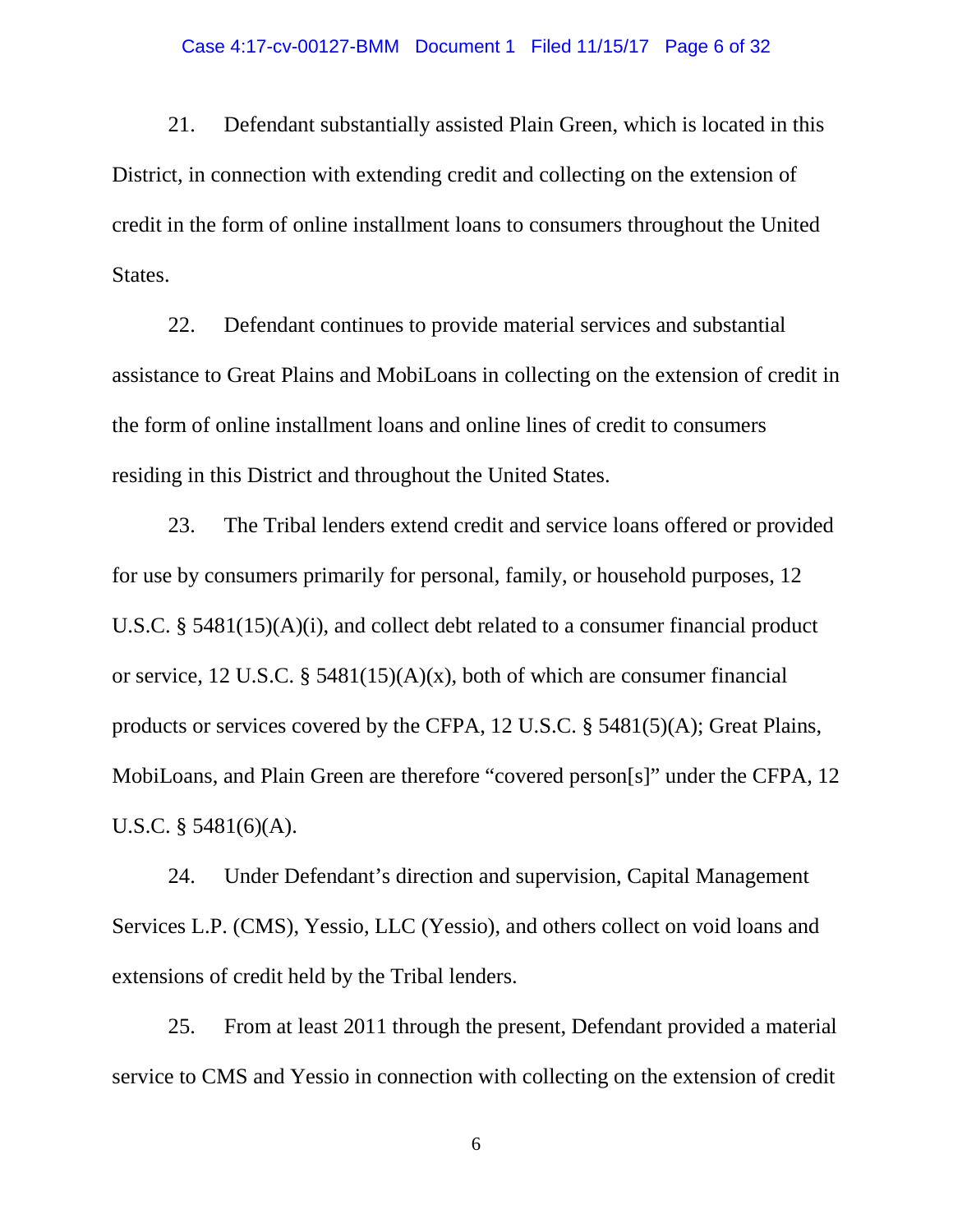### Case 4:17-cv-00127-BMM Document 1 Filed 11/15/17 Page 7 of 32

in the form of online installment loans and online lines of credit to consumers residing in this District and throughout the United States.

26. From at least 2011 through the present, Defendant substantially assisted CMS and Yessio and others in connection with collecting on the extension of credit in the form of online installment loans and online lines of credit to consumers residing in this District and throughout the United States.

27. CMS, Yessio, and others collect debt related to a consumer financial product or service, 12 U.S.C.  $\S$  5481(15)(A)(x), which is a consumer financial product or service covered by the CFPA, 12 U.S.C. § 5481(5)(A); CMS and Yessio are therefore "covered person[s]" under the CFPA, 12 U.S.C. § 5481(6)(A).

## **DEFENDANT'S BUSINESS PRACTICES**

28. The Tribal lenders began originating and collecting on loans in 2011.

29. Beginning in 2011, the Tribal lenders and Defendant provided highcost, small-dollar installment loans and lines of credit over the internet to consumers across the United States.

30. From 2011 through the present, Defendant has provided many critical functions for Great Plains and MobiLoans, including marketing, advertising, hosting websites, routing customer calls, training customer service agents to handle customer calls, monitoring Great Plains and MobiLoans employees, providing and maintaining a loan servicing platform, providing and maintaining loan origination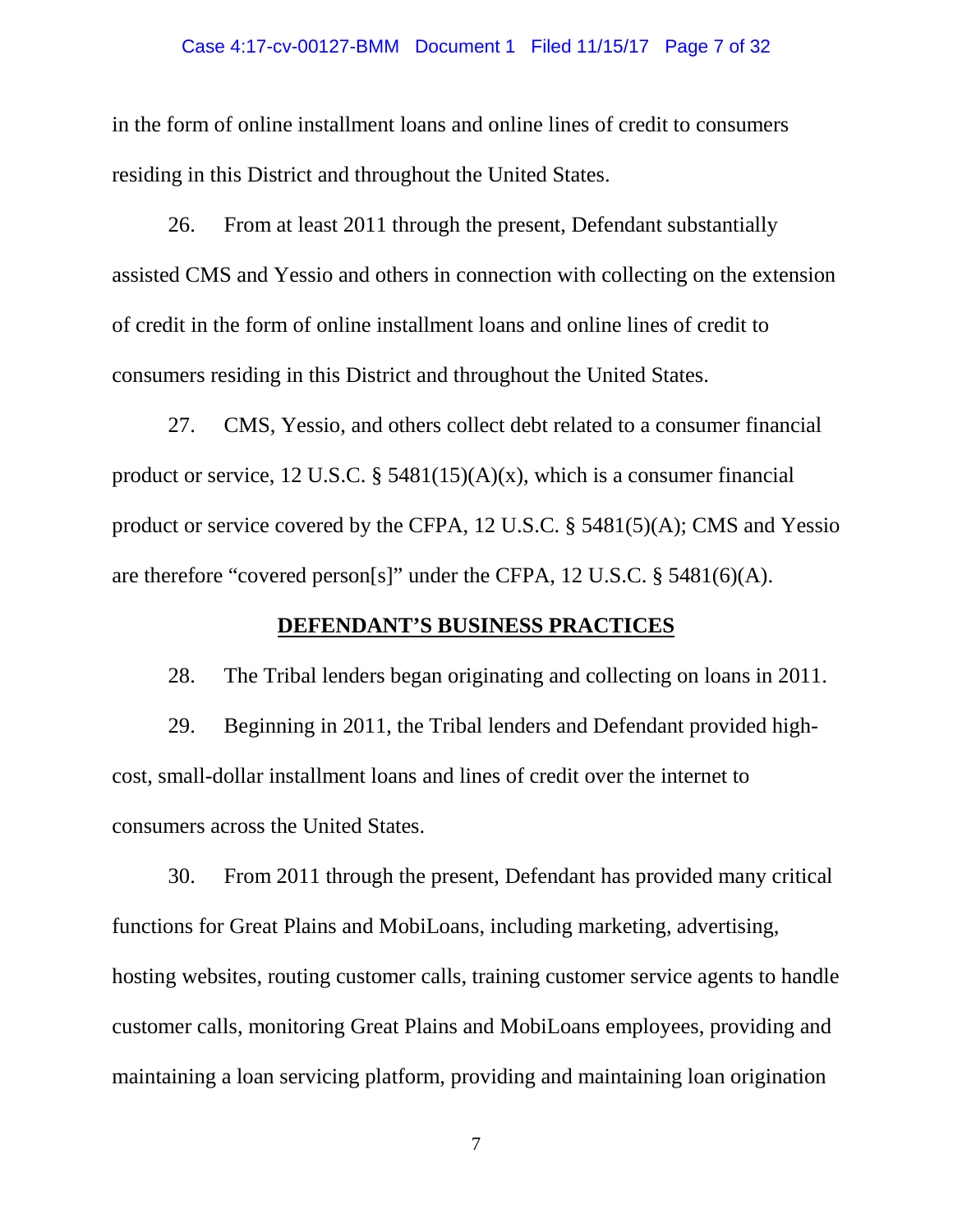### Case 4:17-cv-00127-BMM Document 1 Filed 11/15/17 Page 8 of 32

software, identifying third party collection agencies, and facilitating the sale of delinquent accounts.

31. From 2011 through mid-2016, Defendant provided many critical functions for Plain Green, including marketing, advertising, hosting websites, routing customer calls, training customer service agents to handle customer calls (including in-person training on the Chippewa Cree reservation), monitoring Plain Green employees, providing and maintaining a loan servicing platform, providing and maintaining loan origination software, identifying third party collection agencies, and facilitating the sale of delinquent accounts.

32. During the periods referenced in Paragraphs 30 and 31, when a loan was funded, the Tribal lenders paid Tailwind Marketing, LLC (a Defendant-owned entity) \$100 for marketing services and paid TC Decision Sciences, LLC (a Defendant-owned entity) \$150 for use of the underwriting and servicing platform.

33. Defendant managed the collection activities of CMS and Yessio.

34. Defendant drafted and administered the contracts between the Tribal lenders and CMS and Yessio.

35. Defendant drafted call scripts and monitored collection calls made by CMS and Yessio.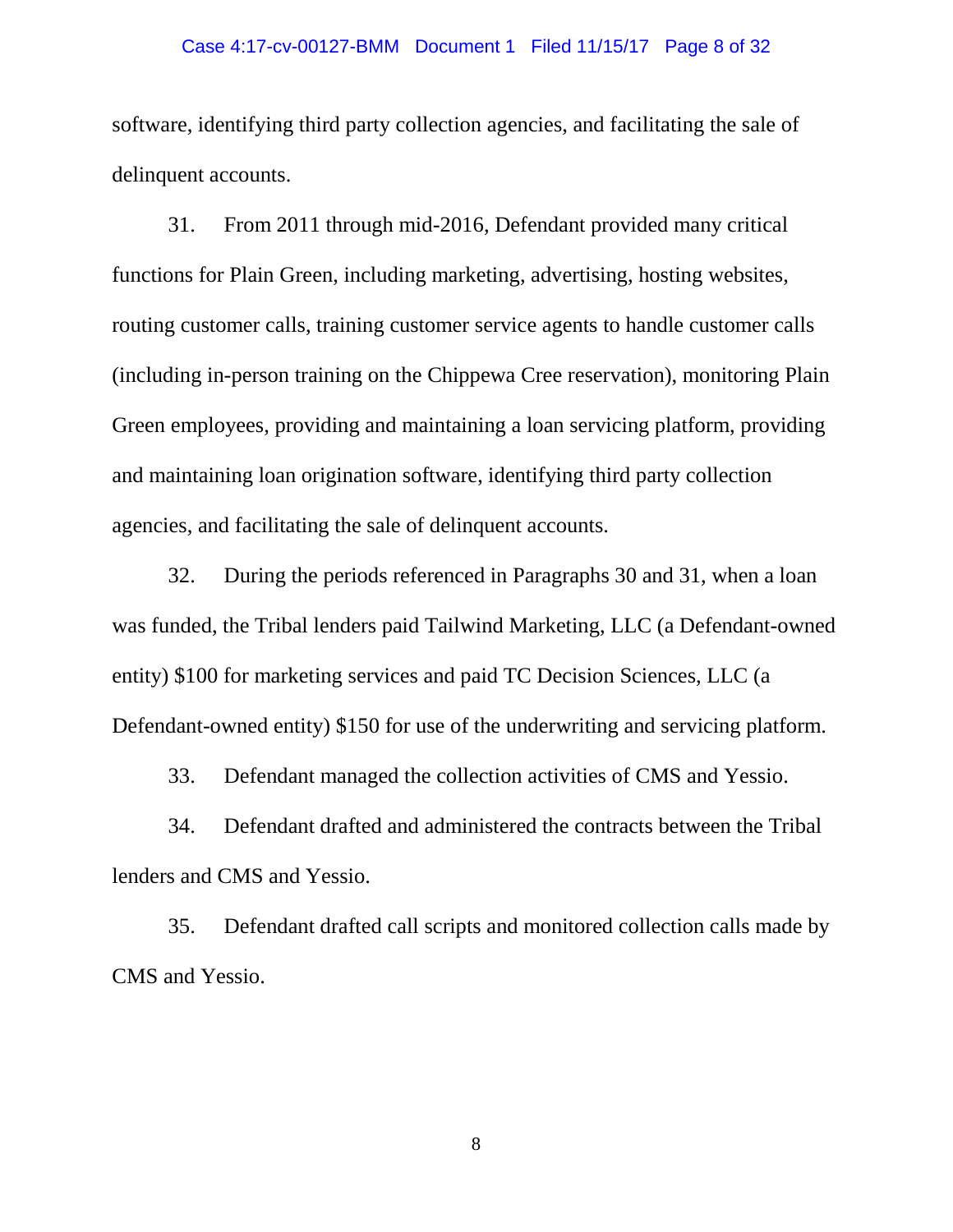36. Defendant monitored collection rates of CMS and Yessio and managed the transfer of delinquent accounts from the Tribal lenders to CMS and Yessio.

## **Defendant Controlled the Tribal Lenders and Ran the Businesses**

37. As part of the marketing services provided to the Tribal lenders, Defendant analyzed information received/purchased from a credit reporting agency and then, with the permission of the Tribal lenders, sent loan solicitations via U.S. Mail to consumers that matched pre-determined criteria.

38. Defendant's marketing practices ensured that the same consumer did not receive a solicitation from more than one Tribal lender, thus minimizing or eliminating competition between the Tribal lenders.

39. After identifying a pool of prospective customers, Defendant decided which Tribal lender's solicitation it would send to individual consumers.

40. In order to apply for a loan, consumers would visit a website hosted by Defendant and enter a series of personal information including: name, address, phone number, social security number, and bank and employment information.

41. All loans were originated online, through websites hosted and maintained by Defendant in Texas.

42. Once a consumer applied for a loan, Defendant's computer system used an algorithm to assign a risk score to the applicant. The Tribal lenders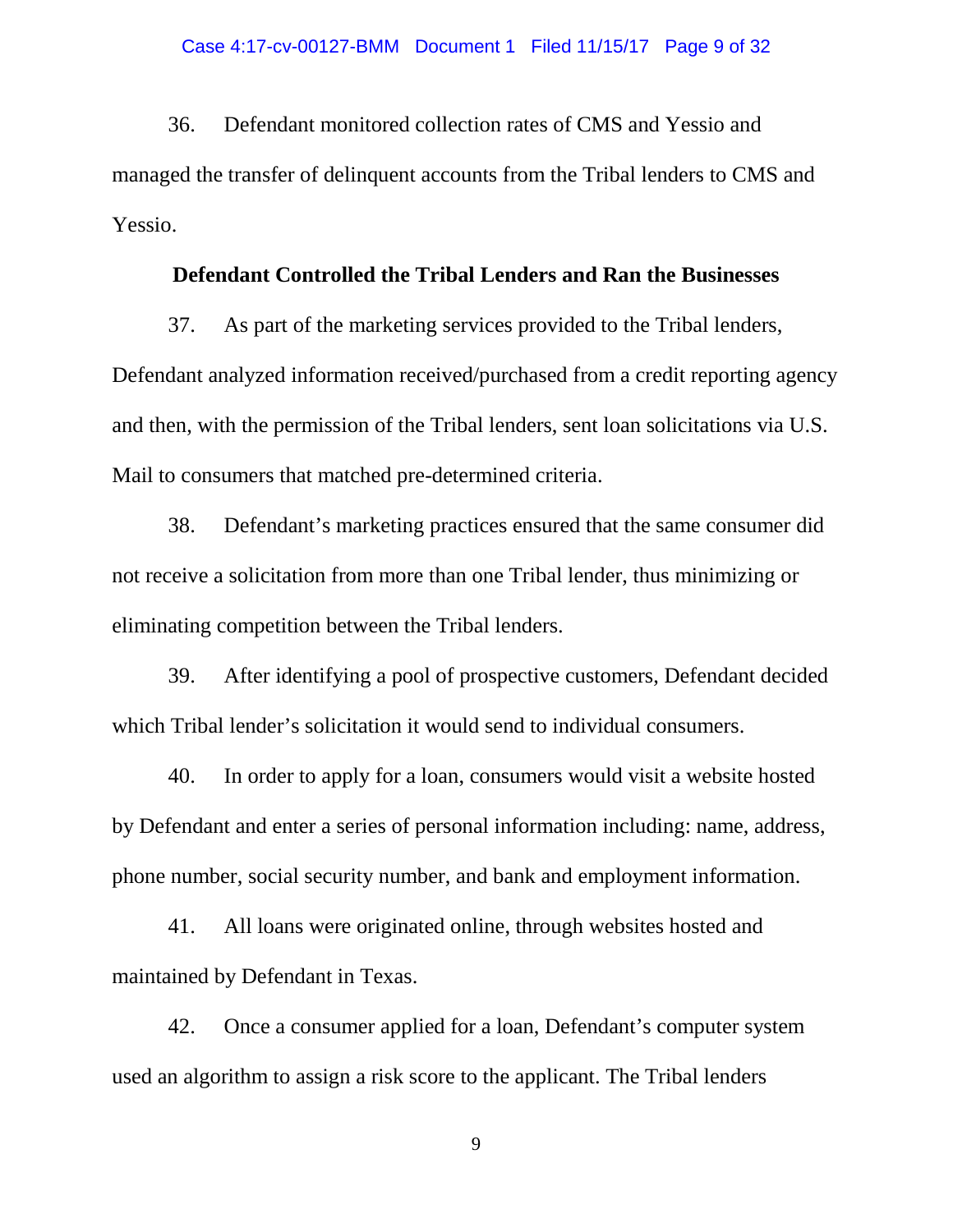approved the risk score threshold below which all applicants were rejected and approved the data points used in the algorithm, but Defendant refused to share the algorithm with them.

43. Other than approving the data points and the threshold for the algorithm, the Tribal lenders did not make decisions on which loans to fund, and which applications to reject.

## **Defendant Holds Most of the Financial Risk and Receives Most of the Profit from the Lending Businesses**

44. The Tribal lending businesses were largely funded by GPLS, an investment fund. Although there are other investors in GPLS, Defendant substantially invests in and is responsible for the operations of the fund. One of the Tribal lenders, Plain Green, also obtained funding from at least two other investment sources, and Defendant was responsible for overseeing those investments as well.

45. The Tribal lenders nominally provided consumers with loan funds, and two days later GPLS generally bought a 90–99% participation interest in the loans, leaving the remaining interest to the Tribal lenders.

46. GPLS also paid each of the Tribal lenders a service fee of approximately 4% of the gross revenue of the loan portfolios.

47. Until December 2015, GPLS also reimbursed all of the Tribal lenders' expenses, including employee salaries, vendor fees, and the fees referenced in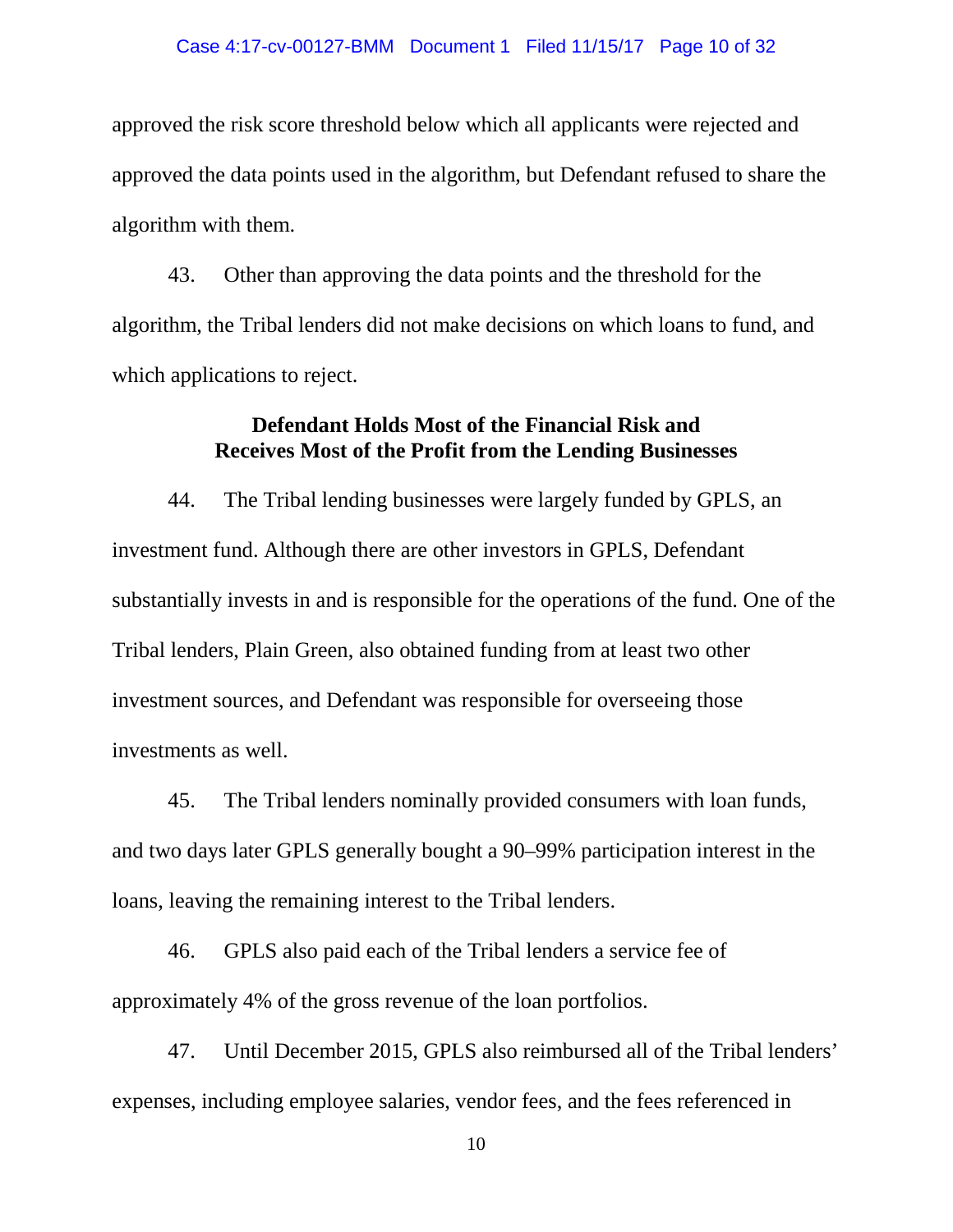### Case 4:17-cv-00127-BMM Document 1 Filed 11/15/17 Page 11 of 32

Paragraph 32 that Defendant charged for its marketing activities and underwriting and servicing platforms.

48. GPLS receives an 18% return on its investment, which is guaranteed by Defendant.

49. After paying the 18% return to GPLS, the Tribal lenders' expenses, and the Tribal lenders' revenue share, Defendant retains the remainder of the revenue from the lending businesses. Since Defendant is a substantial investor in GPLS, Defendant also receives a substantial portion of the return paid to GPLS.

50. Defendant holds most of the financial risk and receives most of the profit from the lending businesses.

51. In October 2015, Plain Green terminated its business relationship with Defendant.

## **Defendant and the Tribal Lenders Claim that Tribal Law Applies to the Consumer Loan Agreements**

52. At least some of the loan agreements drafted by Defendant for the Tribal lenders contain a choice-of-law provision that declares that the loans are made and accepted on tribal lands, and pursuant to tribal law, regardless of the consumers' home states or relationship to the tribal lands.

53. For example, a version of MobiLoans's loan agreement included the following language: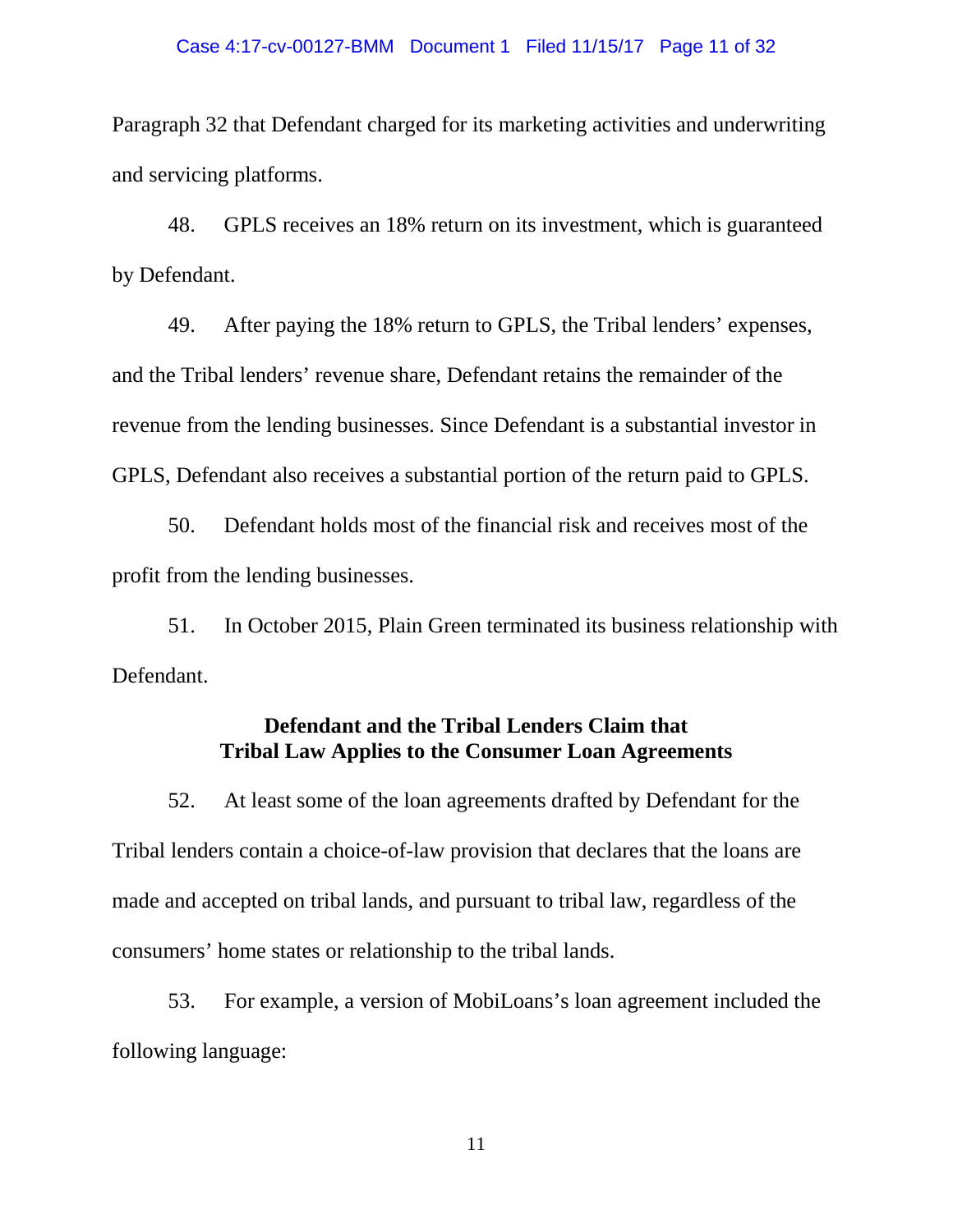This Agreement is governed by the laws of the Tunica-Biloxi Tribe of Louisiana, the Indian Commerce Clause of the United States Constitution and other applicable federal law. We do not have a presence in Louisiana or any other State of the United States of America. Neither this Agreement nor the Lender is subject to the laws of any State of the United States.

54. Consumers who accessed the Tribal lenders' websites, applied for credit, and signed loan agreements did so from their states of residence.

55. The Tribal lenders have no storefronts on tribal lands to originate loans in person; consumers applied for loans over the internet.

56. None of the Tribal lenders offered loans in the states where their tribal lands were located: MobiLoans did not offer loans in Louisiana, Great Plains did not offer loans in Oklahoma, and Plain Green did not offer loans in Montana.

# **Defendant Electronically Credited and Debits Consumers' Bank Accounts**

57. Defendant, on behalf of the Tribal lenders, uses non-tribally-affiliated banks to transfer funds to and from consumers in the United States, typically through Automated Clearing House (ACH) credit and debit entries.

58. When consumers were approved for loans, the computer system created by Defendant dispersed funds directly into the consumers' checking accounts, generally through ACH transfers.

59. When consumer loan accounts became past-due, Defendant generally transferred servicing of the accounts to CMS and Yessio.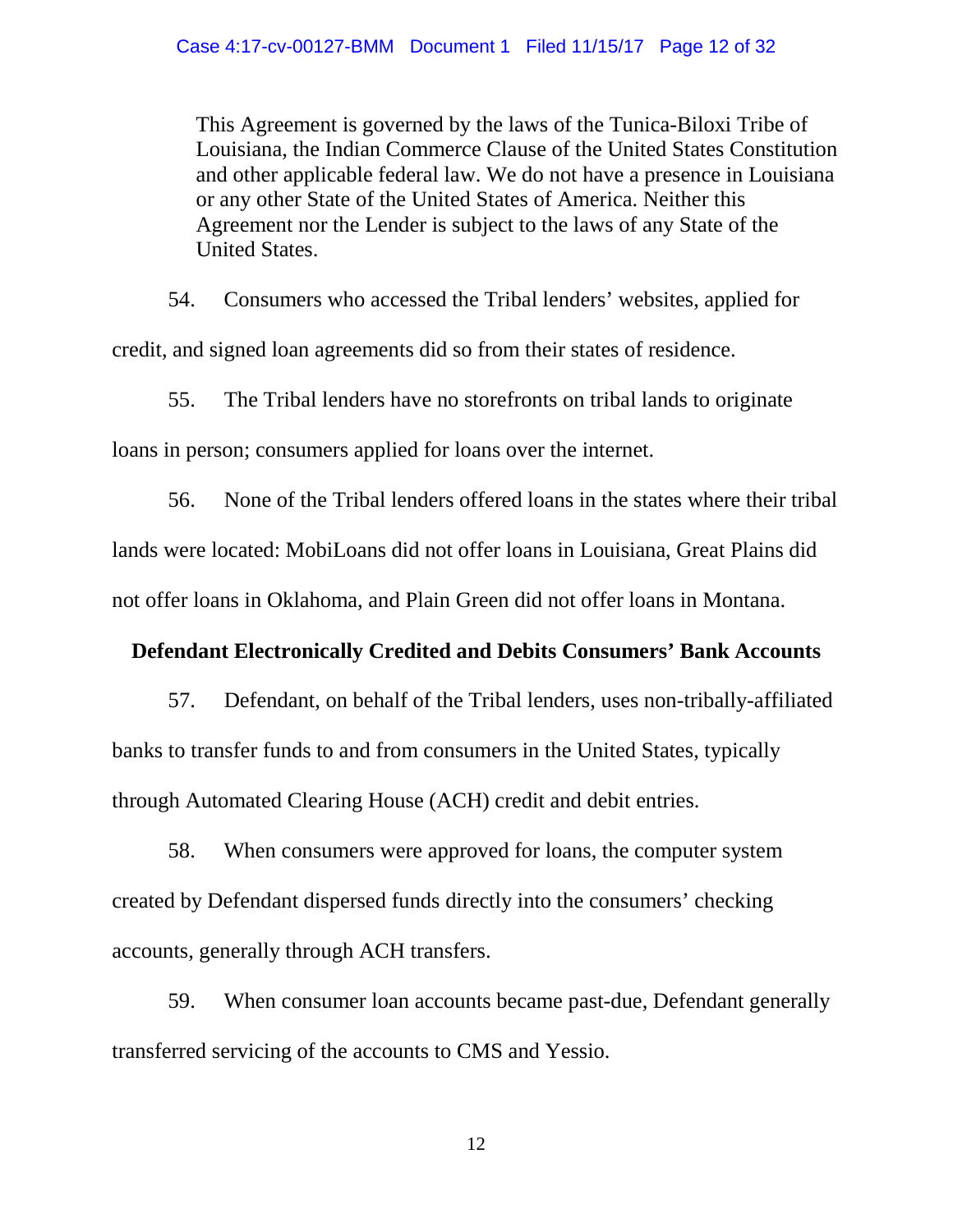60. When consumer loan accounts became 60-days past-due, Defendant generally sold the loans to a debt collector.

## **Defendant Told Consumers that the Loans Were Valid**

61. At numerous points during the loan origination and collection processes, Defendant told consumers, either explicitly or impliedly, that the loans were valid.

62. Once each loan was disbursed to a consumer, the computer system created by Defendant communicated directly with the consumer via e-mail or letter and told the consumer, either explicitly or impliedly, that payments were due and that the loan was not subject to the consumer's state's laws.

63. The computer system created by Defendant also collected funds from consumers' accounts and sent consumers automated e-mails reminding them to make payments.

64. If the computer system collected funds electronically, such as through ACH transfers or credit/debit cards, then the system automatically deposited the funds into accounts controlled by Defendant.

65. Until the end of 2015, Defendant was responsible for communicating with consumers by sending written responses to consumer complaints, including complaints regarding the legality of the loans.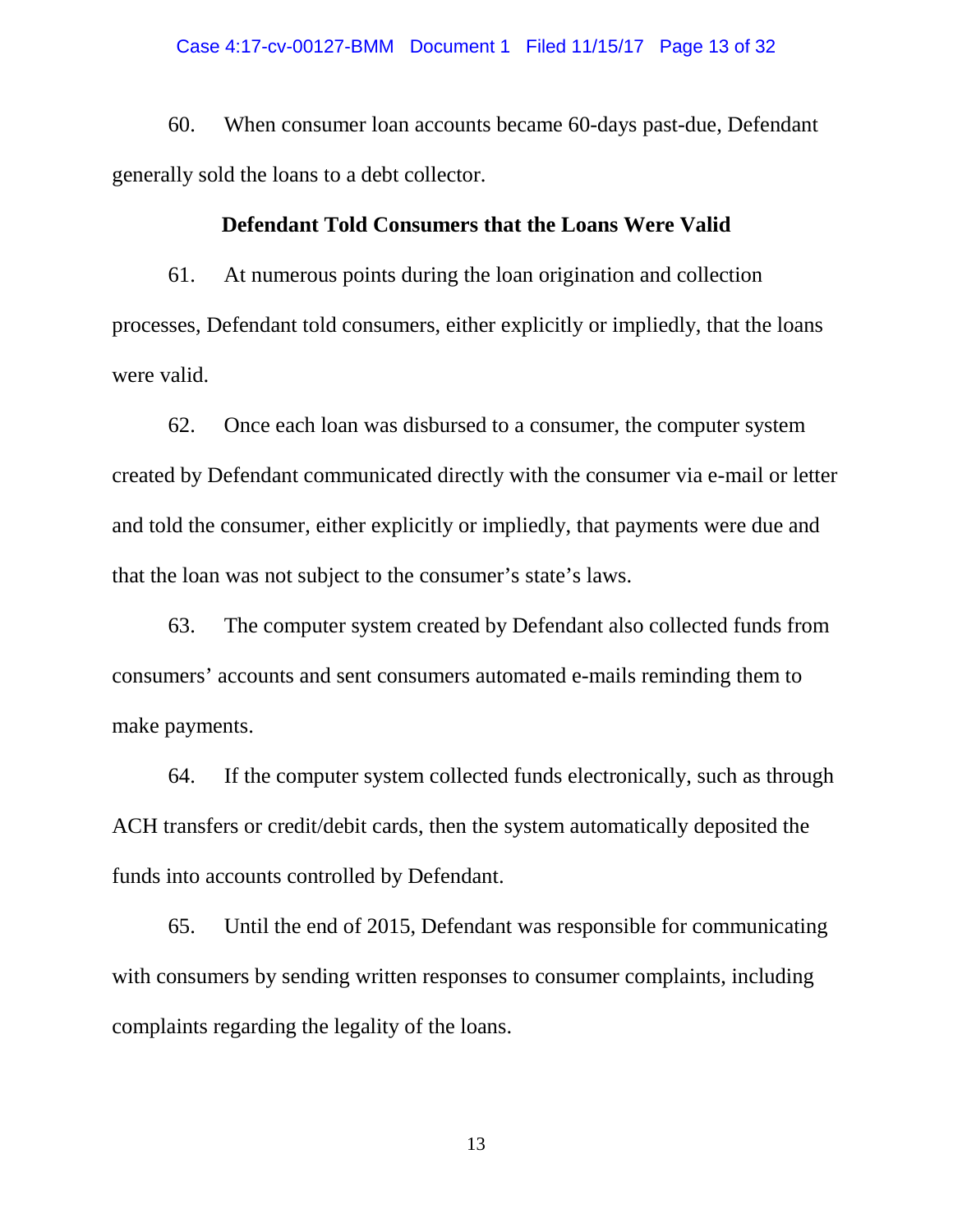#### Case 4:17-cv-00127-BMM Document 1 Filed 11/15/17 Page 14 of 32

66. The written responses to consumer complaints sent by Defendant to consumers suggested or implied that the loans were valid.

### **Defendant Knew that the Loans Were Void**

67. Since 2011, despite the loan agreement's claim that state law did not apply to the loans, Defendant has actually maintained lists of states into which the Tribal lenders would not lend. Defendant's underwriting software would automatically deny a loan application for a consumer who lived in a state on one of these "no-state" lists.

68. Montana was never on the "no-state" list for Great Plains or MobiLoans.

69. Defendant decided which states would be on the "no-state" lists; the Tribal lenders never told Defendant not to lend in a state.

70. Defendant told one of the Tribal lenders that Defendant might have liability if state Attorneys General claimed that the loans were illegal.

71. In 2013, Defendant's then-CEO declared that the Tribal lending model was "extremely vulnerable."

72. Neither Defendant nor any Tribal lender sued a consumer for failing to pay on a loan. Instead, Defendant generally closed consumers' accounts (without demanding repayment) when consumers complained that the loans violated state law.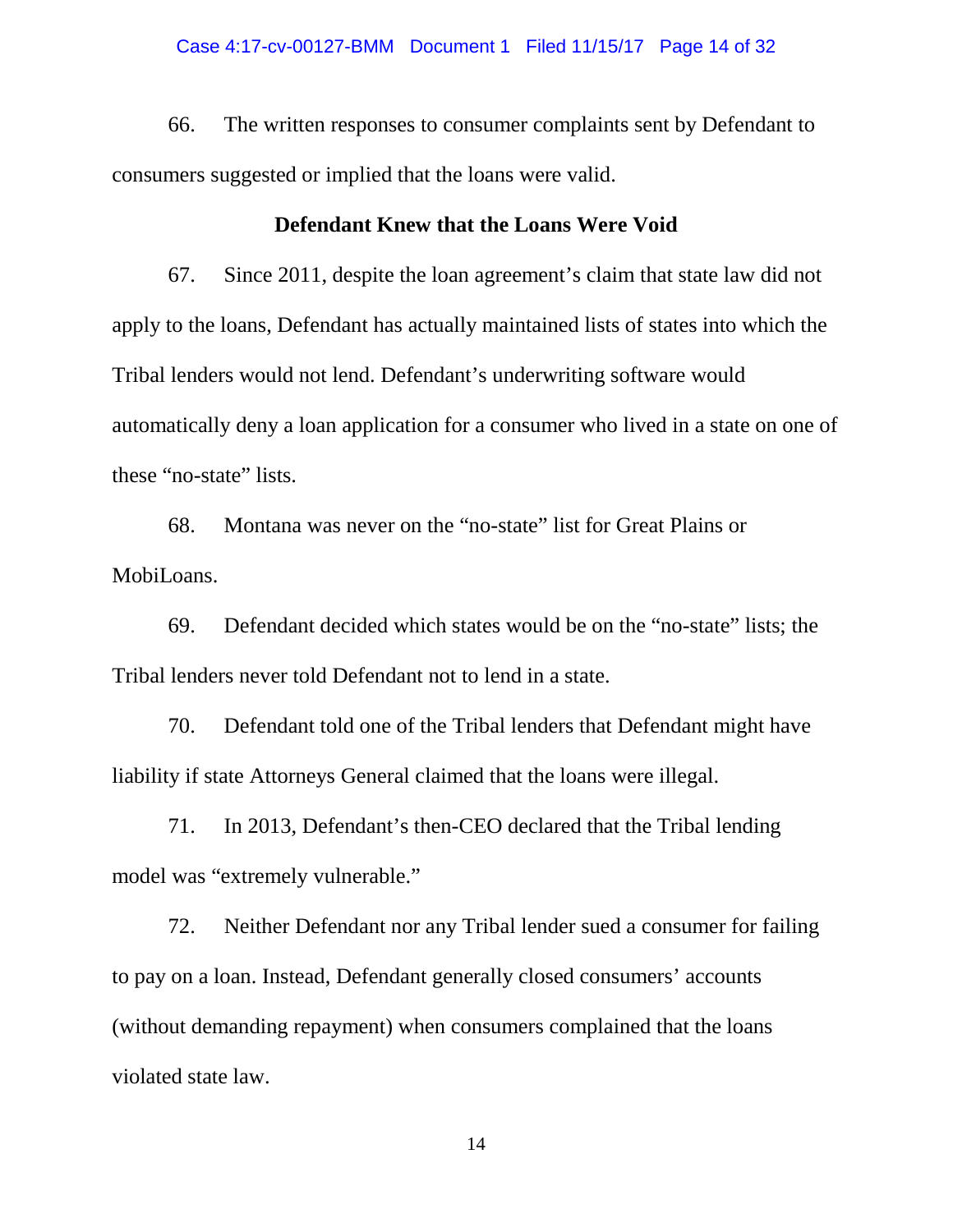73. In May 2014, Defendant spun off all of its direct lending products to a new company, wholly independent of the Tribal lending products.

# **STATE LAWS PROTECTING CONSUMERS WHO TAKE OUT SMALL DOLLAR LOANS**

74. Defendant, the Tribal lenders, CMS, and Yessio have originated, serviced, and collected on loans that consumers are not obligated to pay, in whole or in part, based on state licensing regulations or usury caps that render noncompliant loans, such as those offered by Defendant and the Tribal lenders, void *ab initio*.

75. Defendant, the Tribal lenders, CMS, and Yessio either took these actions directly or used service providers to take these actions on their behalf.

76. Many states protect consumers from harmful practices associated with the origination, servicing, and collection of certain loans.

77. Such legal protections include restrictions on the types of entities that may engage in these types of transactions, licensing requirements, and civil and criminal usury limits.

78. In some states, loans that violate these laws are declared void, meaning that the lender has no legal right to collect, and the borrower is not obligated to pay, some or all of the principal or interest on the loan.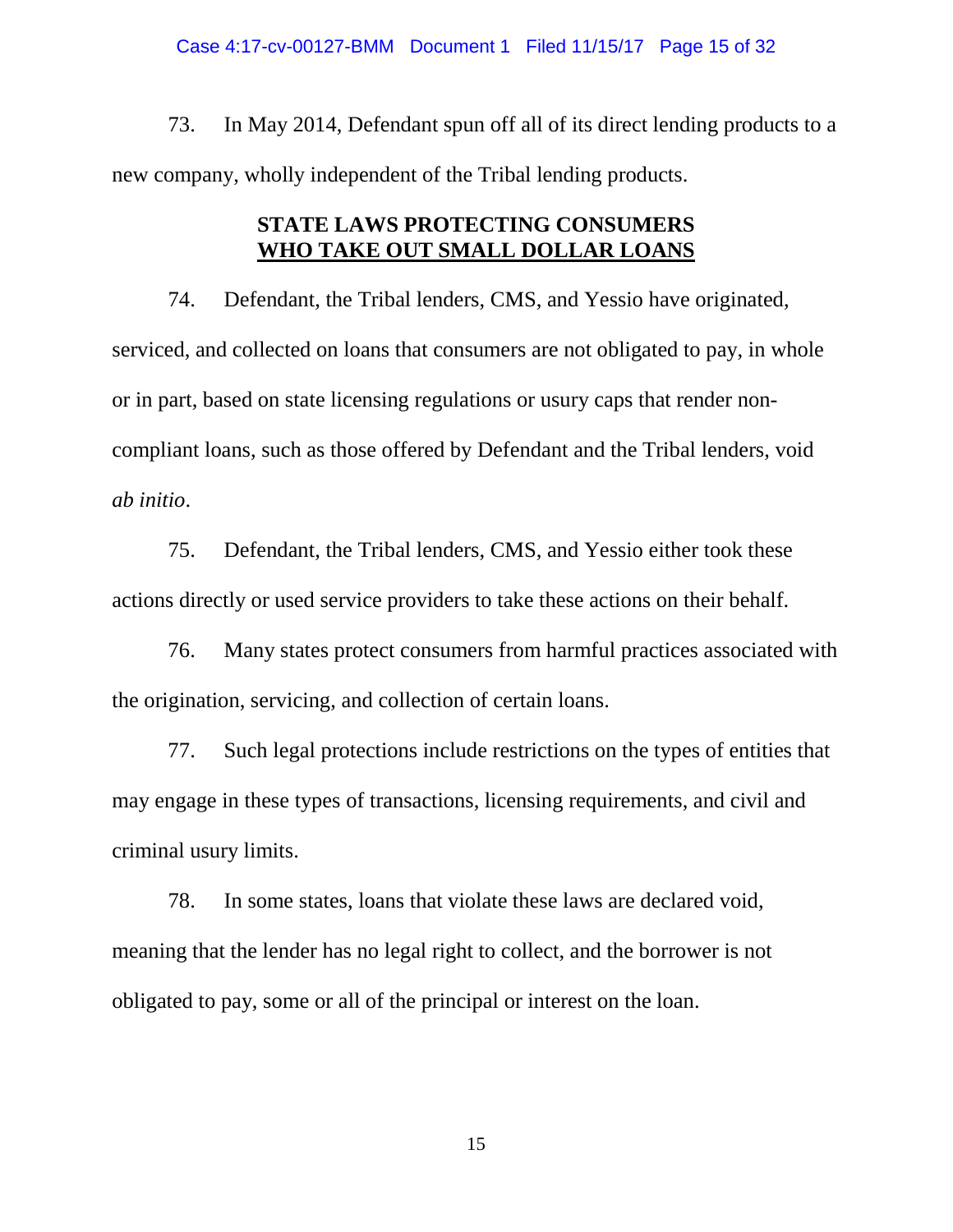### **Interest-Rate Caps**

79. The following states have enacted laws that render installment loans void if they exceed the usury limit:

- a. Arkansas, whose state constitution provides that all contracts with interest in excess of 17% "shall be void as to principal and interest," Ark. Const. amend. 89, §§ 3, 6(b).
- b. Connecticut, whose state statute voids loans under \$5,000 made after July 1, 2016 with interest rates in excess of the "interest that is permitted with respect to the consumer credit extended under the Military Lending Act," Conn. Gen. Stat. Ann. § 36a-558(c)(1), (d)(1) (which is 36%, *see* 10 U.S.C. § 987).
- c. New Hampshire, which prohibits annual interest rates above 36% for loans of \$10,000 or less. N.H. Rev. Stat. §§ 399-A:1(XX), 399- A:16(I). Loans that do not comply with those restrictions are void, and the lender has no right to collect any principal, charges, or recompense. N.H. Rev. Stat. § 399-A:23(VIII).
- d. New York, which prohibits any person or corporation not licensed by the state from "directly or indirectly charg[ing], tak[ing] or receiv[ing] any interest . . . at a rate exceeding" annual interest of 16% on covered loans. N.Y. Gen. Oblig. Law § 5-501; N.Y.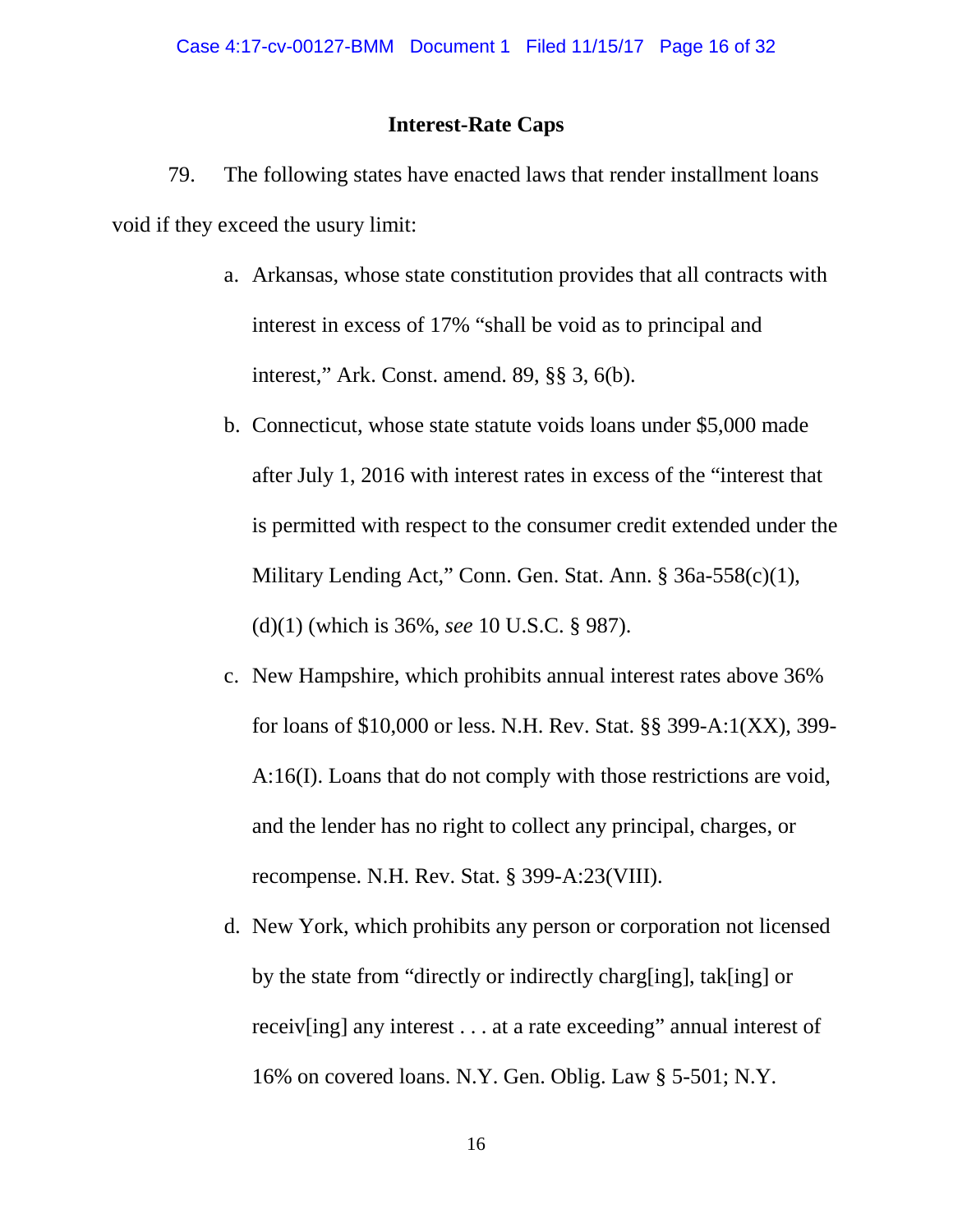Banking Law § 14-a(1). Loans that exceed the rate are void. N.Y. Gen. Oblig. Law § 5-511; *see also Szerdahelyi v. Harris*, 490 N.E.2d 517, 522–23 (N.Y. 1986) ("[A] usurious transaction is void *ab initio* . . . .").

- e. North Carolina imposes a cap on loans \$25,000 and under that is the greater of 16% or the latest published noncompetitive rate for U.S. Treasury bills with a six month maturity as of the fifteenth day of the month plus 6% rounded to the nearest one-half of one percent. N.C. Gen. Stat. § 24-1.1(a)(1), (c). Loans \$15,000 and under that violate those provisions are void, and the lender has no right to collect, receive, or retain any principal or charges. N.C. Gen. Stat. § 53-166(a), (d).
- f. Since November 16, 2016, South Dakota, in which loans made by money lender licensees with an annual percentage rate above 36% are void and uncollectable; any person evading the usury cap, including by offering loans through the internet or any electronic means, is subject to the same penalties as licensees. S.D. Codified Laws §§ 54-4-44, 54-4-44.1.

80. Colorado prohibits annual interest above 12% on unpaid balances for loans other than supervised loans. Colo. Rev. Stat. §§ 5-1-301(12), (15)(a) (47); 5-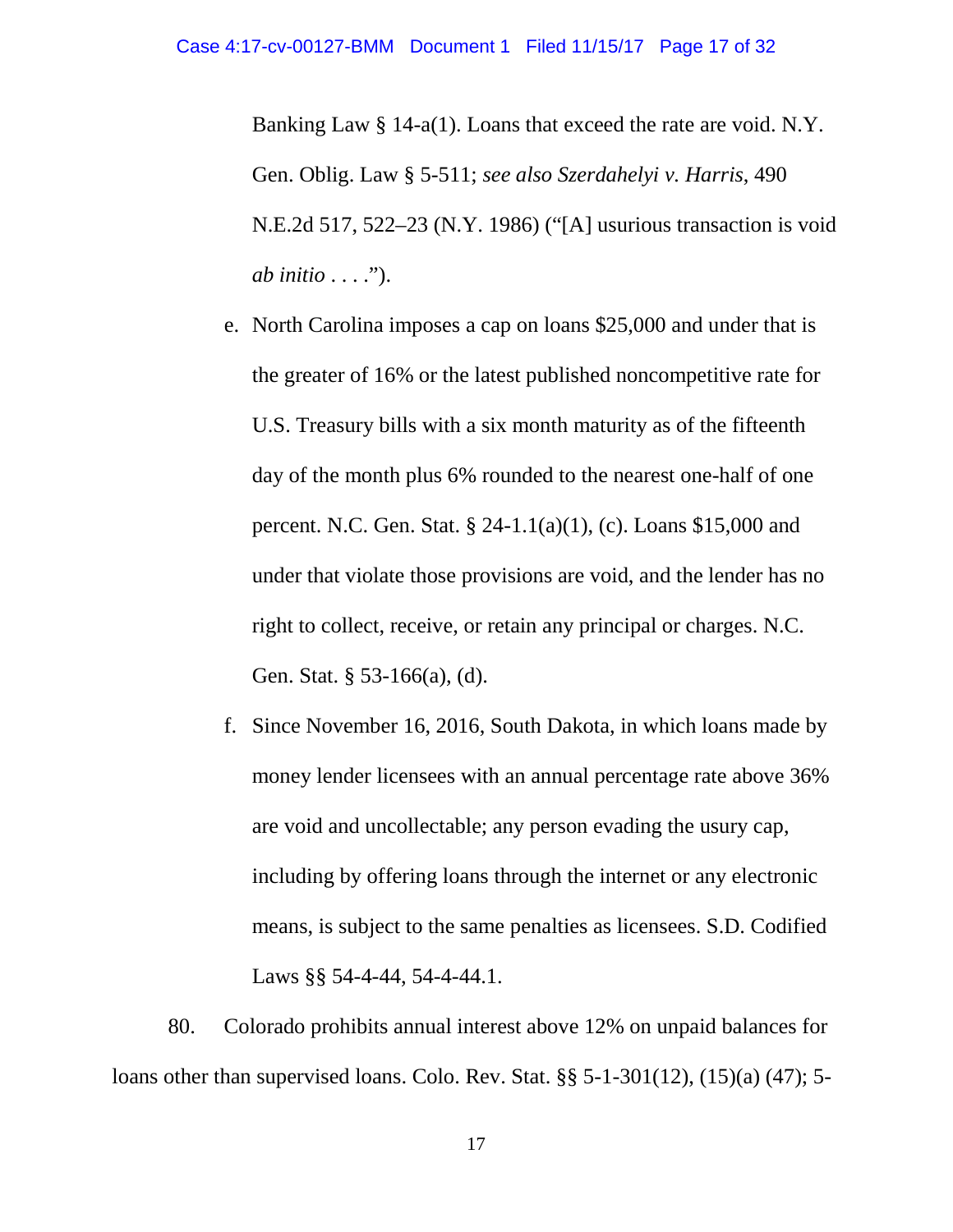2-201(1). For supervised loans, Colorado prohibits a supervised lender from receiving a finance charge exceeding the equivalent of the greater of either of the following: (a) the total of 36% on unpaid balances of \$1,000 or less, 21% on unpaid balances between \$1000.01 and \$3,000, and 15% on unpaid balances greater than \$3,000, and (b) 21% per year on unpaid balances. *Id.* § 5-2-201(2). Unless a person has been issued a state license or is a depository institution, it may not make or take assignment of and undertake direct collection of payments from supervised loans. Colo. Rev. Stat. § 5-3-101(1). Consumers are relieved of the obligation to pay any charge that exceeds these limits and are entitled to a refund from the lender or assignee for any excess amount that they paid. *Id.* § 5-5-201(2).

81. These state usury statutes reflect the strong public policy interest in ensuring that consumers who lack negotiating power are protected from loans with excessive interest rates.

82. Defendant and the Tribal lenders made and then, directly and through CMS and Yessio, collected on loans to consumers in Arkansas, Connecticut, New Hampshire, New York, North Carolina, and South Dakota that charged interest at rates exceeding those allowed by the laws of the respective states, and those loans are therefore void.

83. Defendant and the Tribal lenders made and then, directly and through CMS and Yessio, collected on loans to consumers in Colorado that charged interest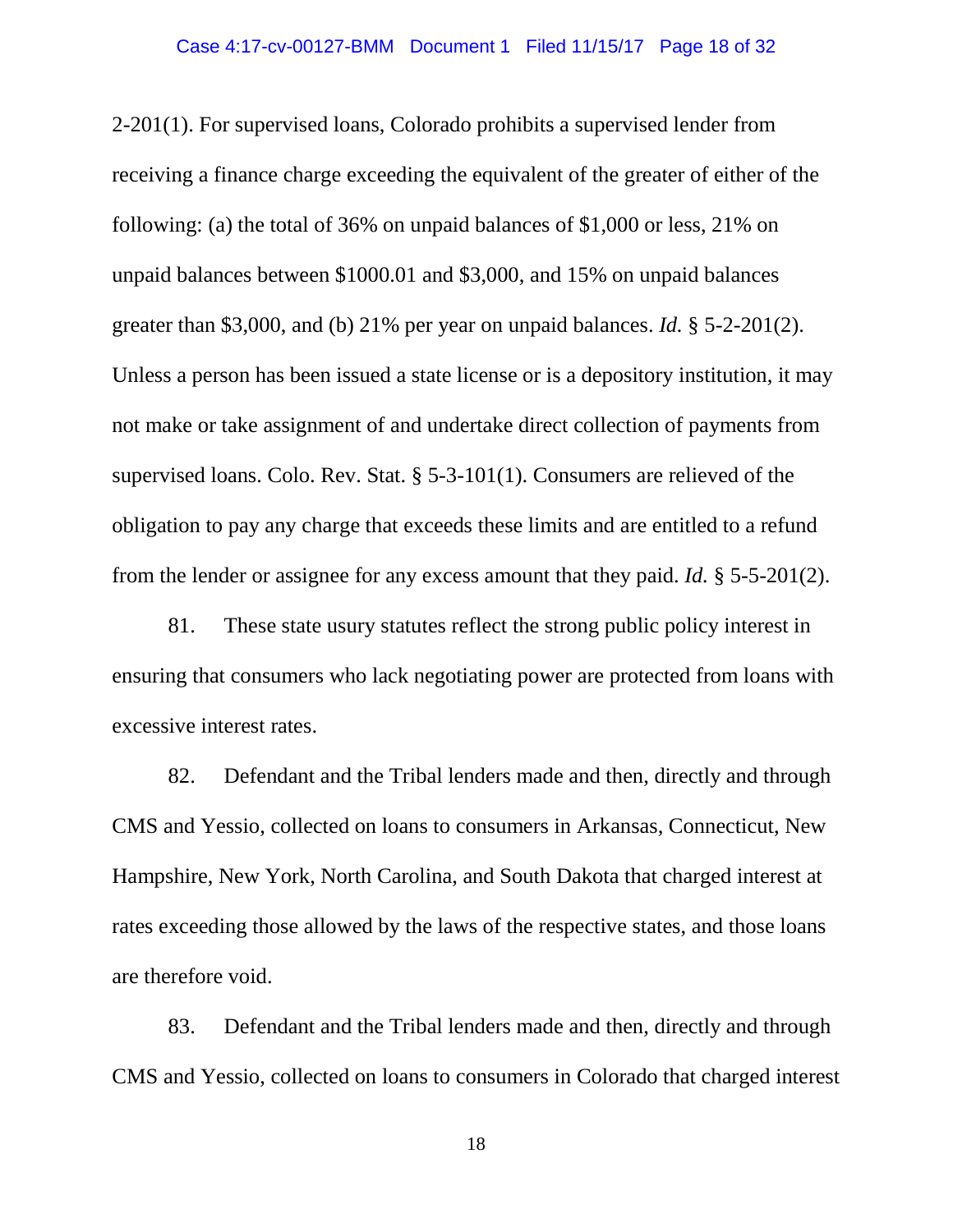at rates exceeding those allowed by Colorado law, and consumers were therefore relieved of the obligation to pay charges in excess of the legal limits.

## **Licensing Requirements**

84. The following states have implemented licensing regimes that include measures aimed at preventing and penalizing harmful consumer lending practices: Arizona, Colorado, Connecticut, Illinois, Indiana, Kentucky, Massachusetts, Minnesota, Montana, New Hampshire, New Jersey, New Mexico, New York, North Carolina, and Ohio. The licensing regimes in these states reflect substantive consumer-protection concerns by, for instance:

- a. ensuring that licensees possess the requisite character, integrity, and experience (Ariz. Rev. Stat. § 6-603(F)(2); Colo. Rev. Stat. § 5-2-302(2); Ind. Code § 24-4.5-3-503(2); 209 Mass. Code Regs. 20.03(2); N.C. Gen. Stat. § 53-168(a)(2); N.H. Rev. Stat. § 399- A:5(I); N.Y. Banking Law § 342); and
- b. ensuring compliance with loan-term and disclosure regulations by requiring compliance examinations and investigations by state regulators as well as recordkeeping and annual reports (Ariz. Rev. Stat. §§ 6-607, 6-608(A), 6-609(A)-(D); Colo. Rev. Stat. §§ 5-2- 304, 5-2-305; Ind. Code § 24-4.5-3-505; Mass. Gen. Laws ch. 140,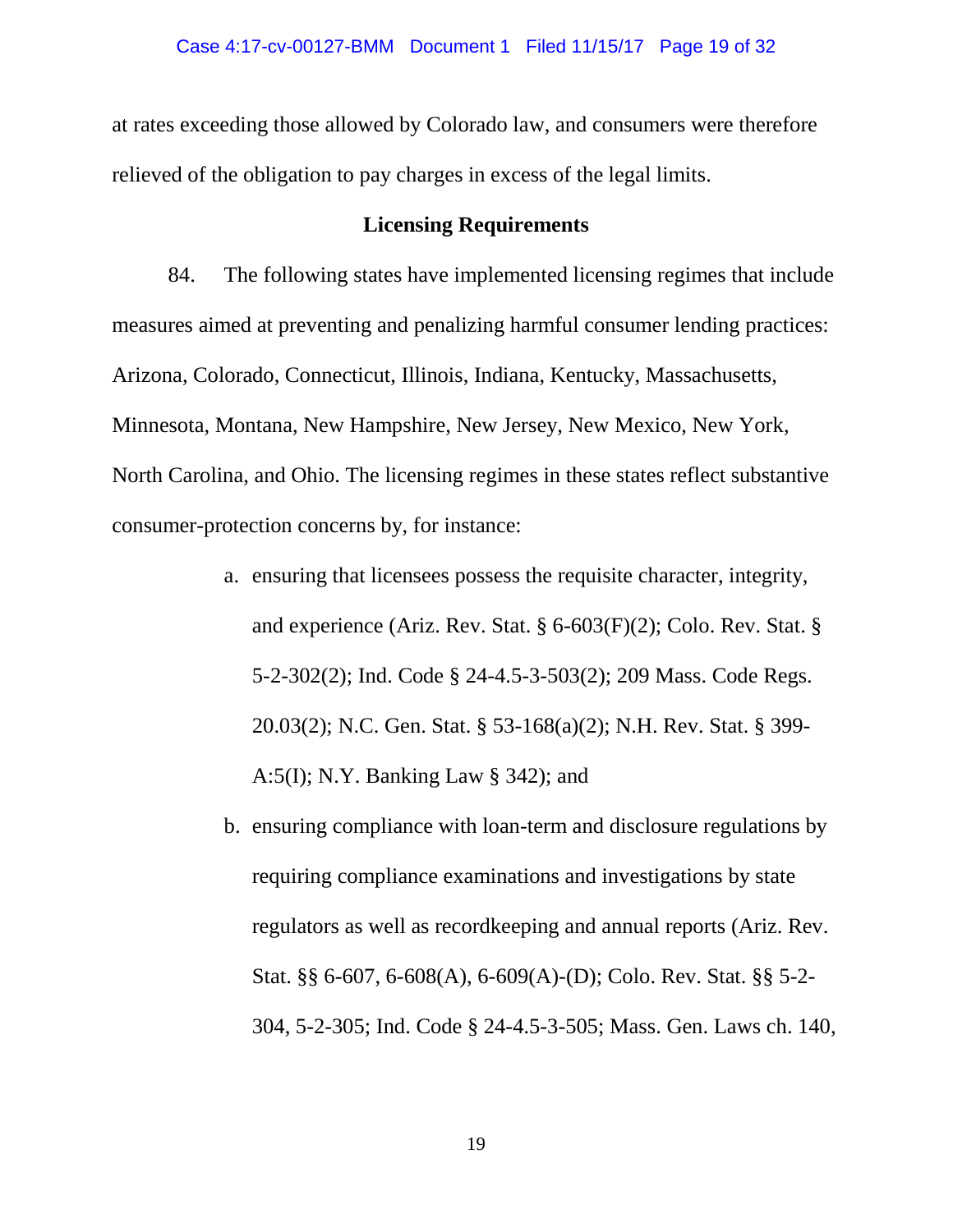§§ 97–99; N.H. Rev. Stat. §§ 399-A:10, 399-A:11; N.Y. Banking Law §§ 348, 349; N.C. Gen. Stat. § 53-184).

85. These state licensing statutes reflect the strong public policy interest in ensuring that entities seeking to engage in the consumer-lending business are vetted and supervised by regulators for compliance with consumer-protection and other laws.

86. Many state laws render payday loans void if they are made without a license. If a covered loan is made without a license in the following states, the entity has no right to collect from consumers, or the consumers have no obligation to repay, certain loan amounts:

- a. Arizona, which voids covered loans of \$10,000 or less that are made or procured without a license, and the lender has no right to collect any principal, finance charges, or other fees in repayment of such loans, Ariz. Rev. Stat. §§ 6-601(5)–(7), 6-602(B), 6-603(A), 6-613(B);
- b. Connecticut, which, since June 19, 2015, voids loans of \$15,000 or less that charge interest in excess of 12%, when made without a license, Conn. Gen. Stat. Ann. § 36a-558(c);
- c. Illinois, which voids consumer-installment loans for principal amounts not exceeding \$40,000 made after January 1, 2013,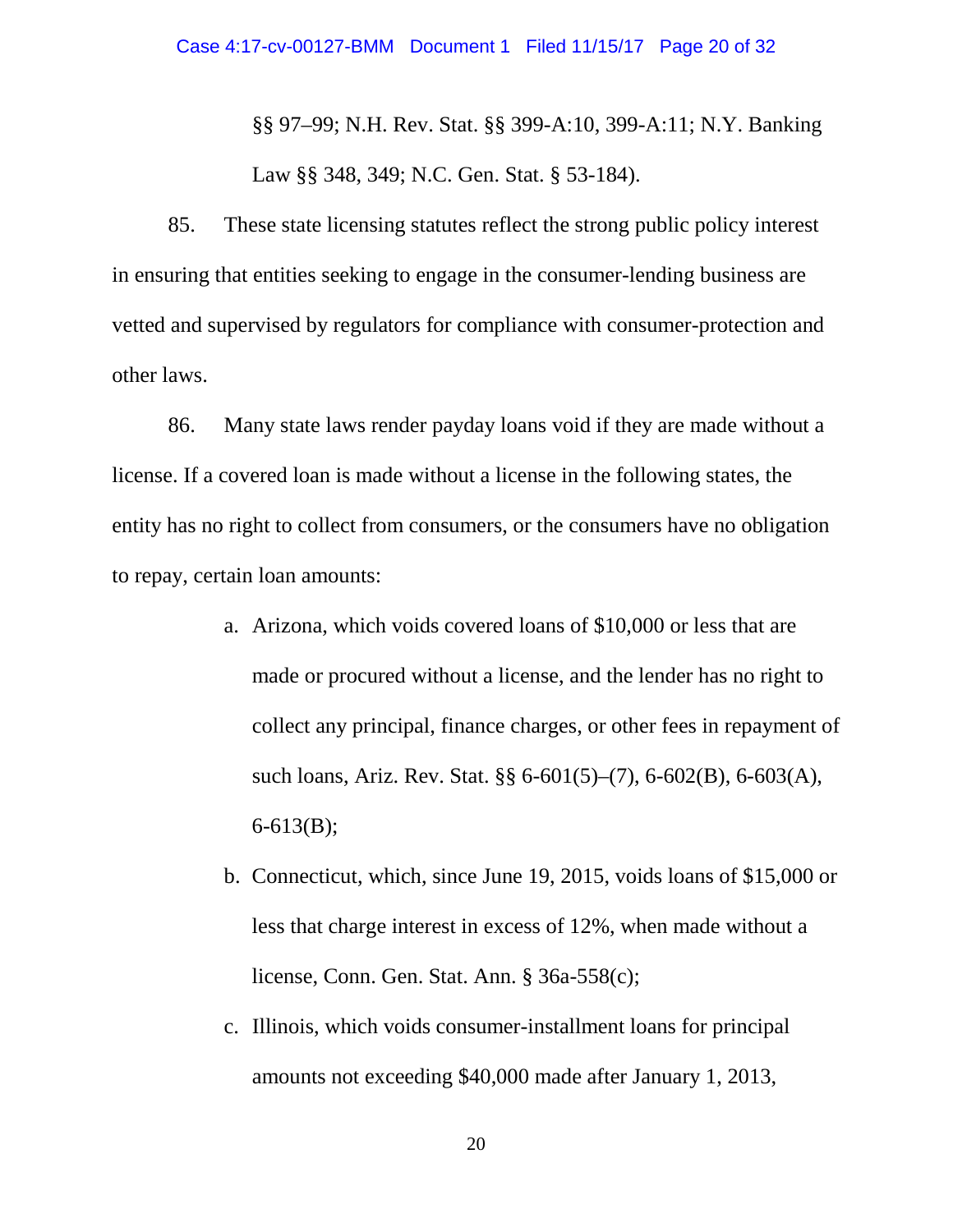without a license and at interest rates higher than 99% APR for loans up to \$1,500; the person who made the loan shall have no right to collect, receive, or retain any principal, interest, or charges related to the loan, 205 Ill. Comp. Stat. §§ 670/1, 670/17.2(a)(1),  $670/20(d);$ 

- d. Indiana, which voids covered loans made without a license; the debtor has no obligation to pay either the principal or finance charges on such loans, Ind. Code §§ 24-4.5-3-502(3), 24-4.5-5- 202(2);
- e. Kentucky, which voids covered loans if the interest rate exceeds the lawful rate—which is the lesser of 4% over the discount rate on ninety-day commercial paper at the Federal Reserve Bank or 19% for loans of \$15,000 or less—and the loan is made without a license; the lender has no right to collect any principal, charges, or recompense whatsoever on such loans, Ky. Rev. Stat. Ann. §§ 286.4-420, 286.4-991(1), 360.010(1);
- f. Massachusetts, which voids covered loans of \$6,000 or less if interest and expenses on the loan exceed 12% and the loan is made or purchased without a license; the lender or purchaser has no right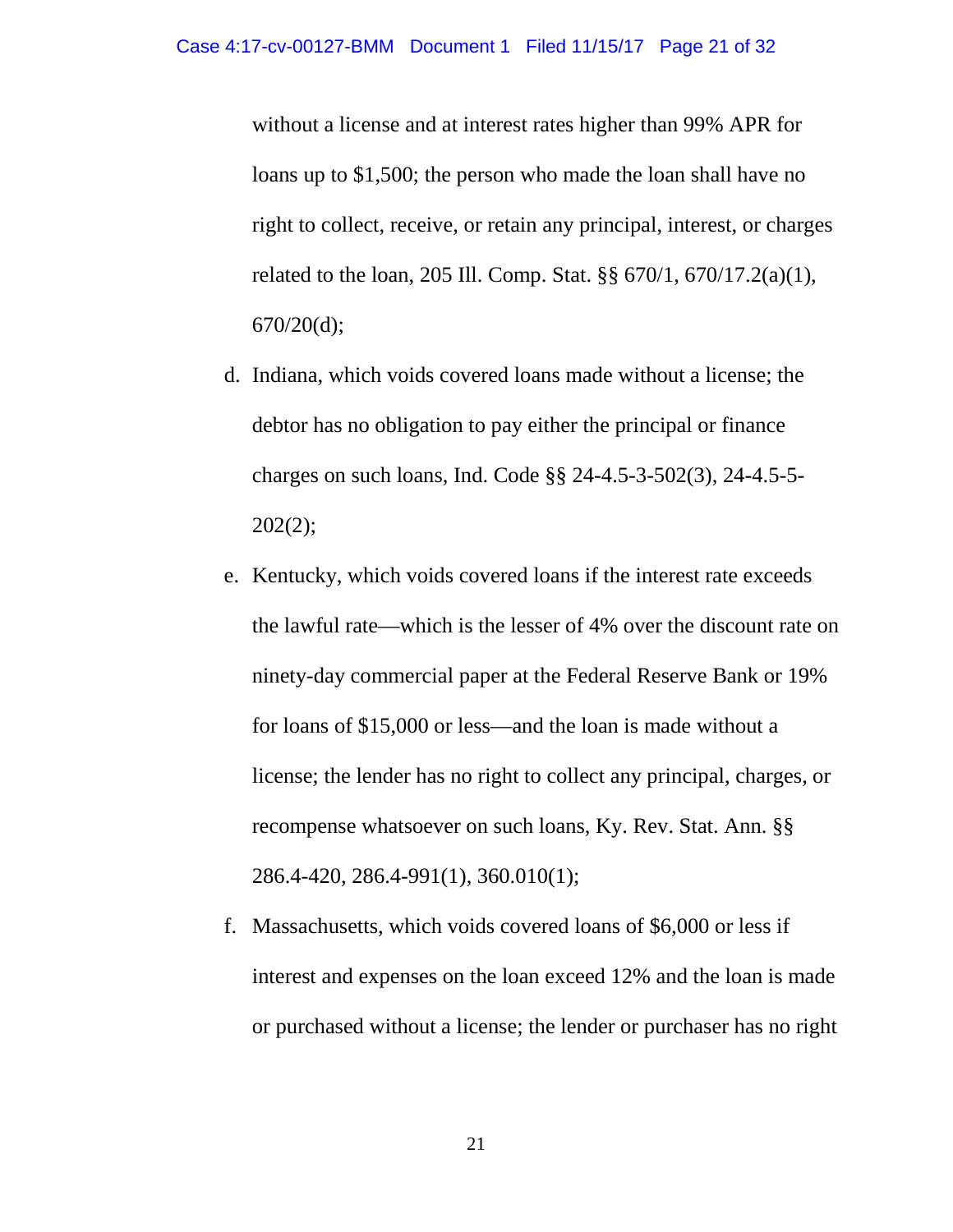to collect money in repayment of such loans, Mass. Gen. Laws Ch. 140, §§ 96, 110;

- g. Minnesota, which voids regulated loans made without a required license and requires lenders of up to \$100,000 to hold a license in order to issue loans with interest in excess of 21.75% APR, or the total of 33% on the part of the unpaid balance up to \$1,125 and 19% a year on the part of the unpaid balance above \$1,125, Minn. Stat. Ann. §§ 47.59 subdiv. 3(a), 56.01(a), 56.19, 56.131;
- h. Montana, which requires lenders making consumer loans to hold a license; loans made or collected by anyone other than a licensee or entity subject to an exemption are void, Mont. Code Ann. § 32-5-  $103(1)$ , (4);
- i. New Hampshire, which voids covered loans of \$10,000 or less that are made without a license; the lender has no right to collect such loans, N.H. Rev. Stat. §§ 399-A:1(XX), 399-A:2(I), 399-A:23  $(VII)$ ;
- j. New Jersey, which voids consumer loans of \$50,000 or less that are made without a license; the lender has no right to collect or receive any principal, interest, or charges on such loans, unless the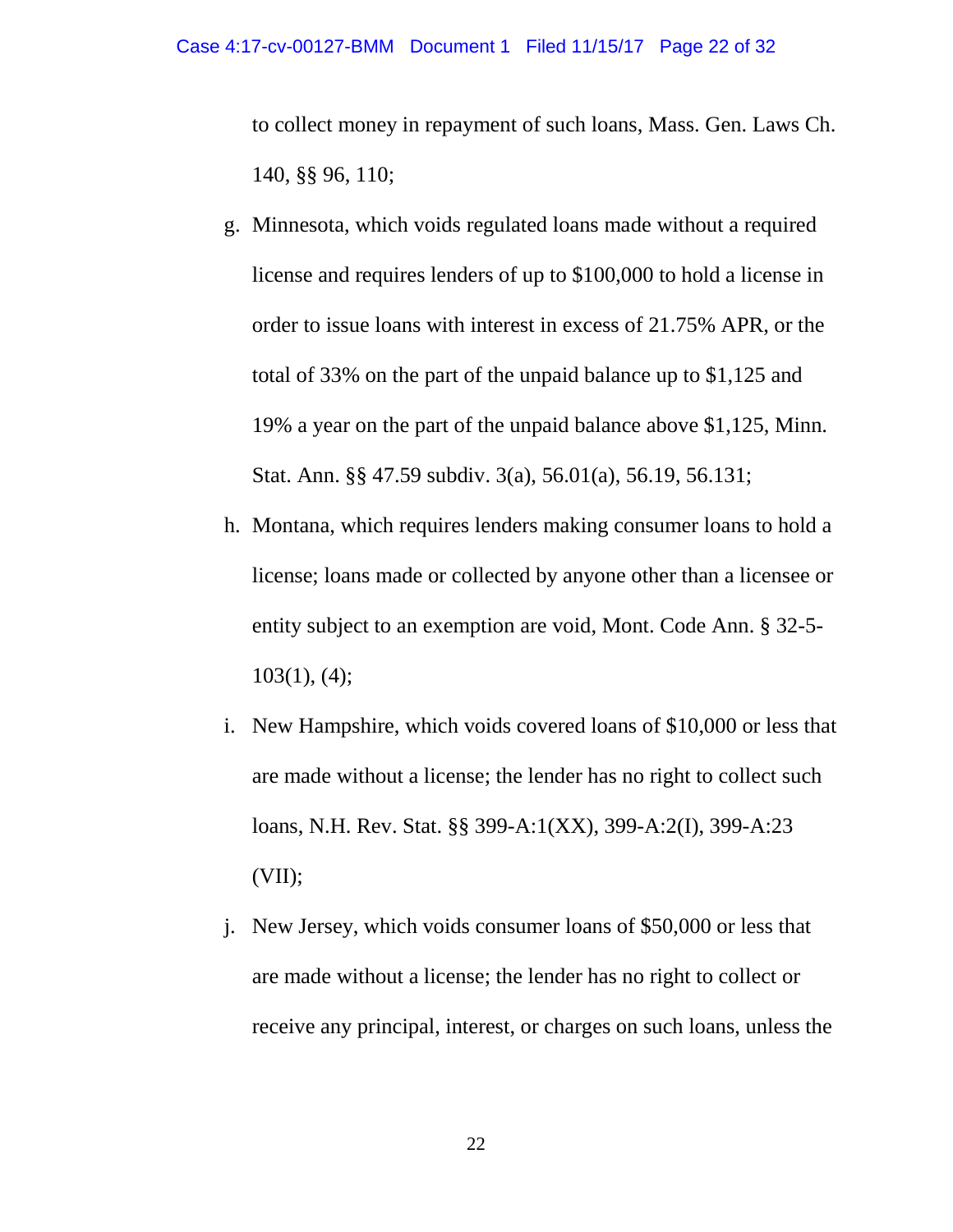act was the result of good-faith error, N.J. Rev. Stat. §§ 17:11C-2, 17-11C-3, 17-11C-33(b);

- k. New Mexico, which voids loans of \$2,500 or less made by a person with no license; the lender has no right to collect, receive, or retain any principal, interest, or charges whatsoever on such loans, N.M. Stat. § 58-15-3;
- l. New York, which voids personal loans of \$25,000 or less that are made without a license and where the interest or other charge exceeds that permitted to a licensee; the lender has no right to collect such loans, N.Y. Banking Law §§ 340, 355;
- m. North Carolina, which voids covered loans of \$15,000 or less that are made or secured for repayment without a license and in excess of the state's general usury law; any party in violation shall not collect, receive, or retain any principal or charges with respect to such loans, N.C. Gen. Stat. § 53-166(a), (d); and
- n. Ohio, which voids loans of \$5,000 or less that are made without a license; the lender has no right to collect, receive, or retain any principal, interest, or charges on such loans, Ohio Rev. Code Ann. § 1321.02.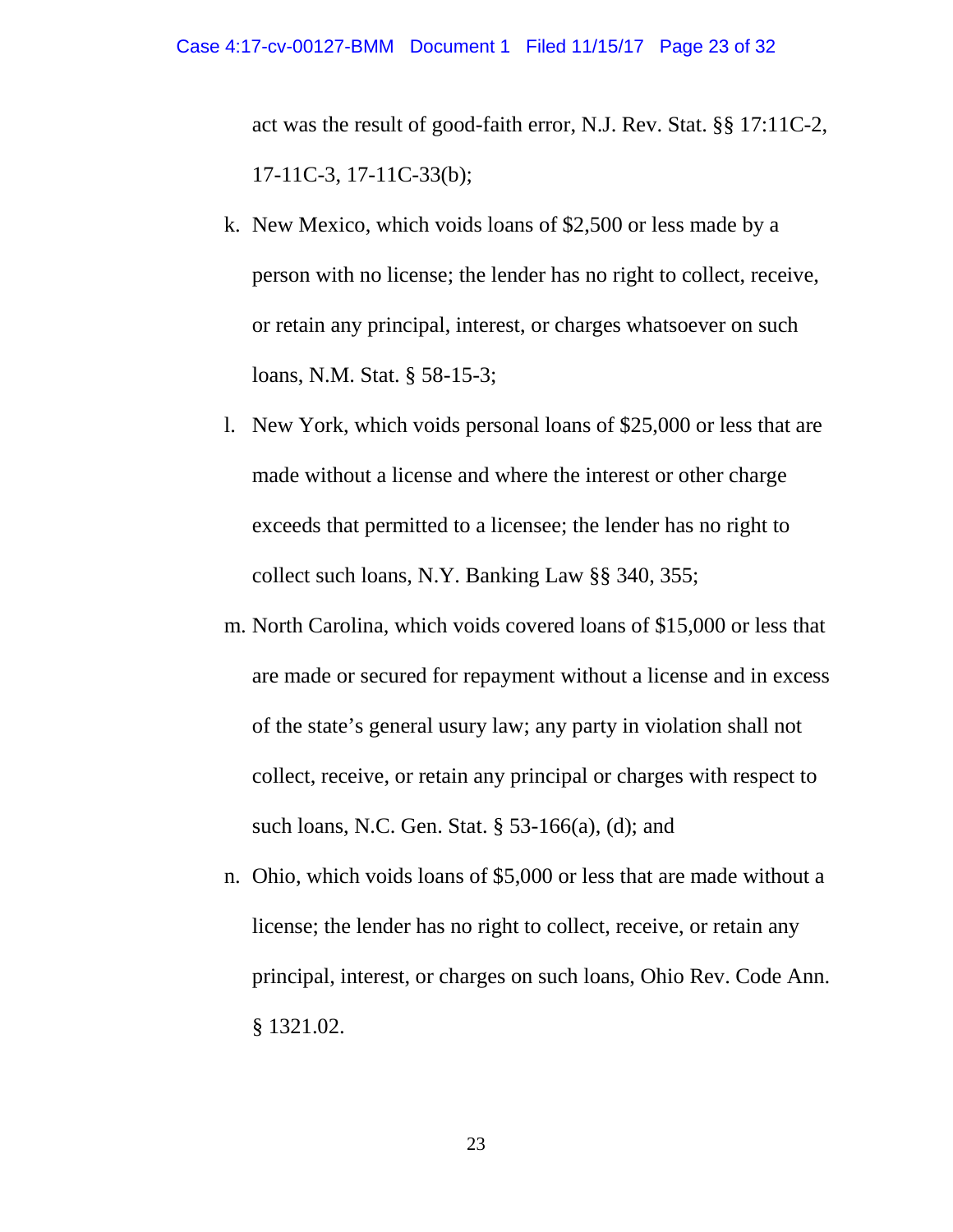#### Case 4:17-cv-00127-BMM Document 1 Filed 11/15/17 Page 24 of 32

87. Colorado relieves the consumer's obligation to pay finance charges to the lender or assignee where the lender or assignee has failed to obtain the requisite license. Colo. Rev. Stat. §§ 5-1-301(17), 5-2-301(1)(a)–(b), 5-5-201(1).

88. Neither Defendant nor any Tribal lender was licensed to make loans in any of these states.

89. Defendant and Tribal lenders made and then, directly and through CMS and Yessio, collected on loans to consumers residing in Arizona, Connecticut, Illinois, Indiana, Kentucky, Massachusetts, Minnesota, Montana, New Hampshire, New Jersey, New Mexico, New York, North Carolina, and Ohio, and those loans are void because of Defendant's and the Tribal lenders' failure to acquire the required licenses.

90. Defendant and the Tribal lenders made and then, directly and through CMS and Yessio, collected on loans to consumers residing in Colorado, and those consumers were relieved of the obligation to repay finance charges because of Defendant's and the Tribal lenders' failure to acquire the required licenses.

## **Summary of States in Which Defendant's and the Tribal Lenders' Loans Are Void in Whole or in Part**

91. Loans originated by Defendant and the Tribal lenders were void in the following states based on state licensing law, state usury law, or both: Arizona, Arkansas, Connecticut, Illinois, Indiana, Kentucky, Massachusetts, Minnesota,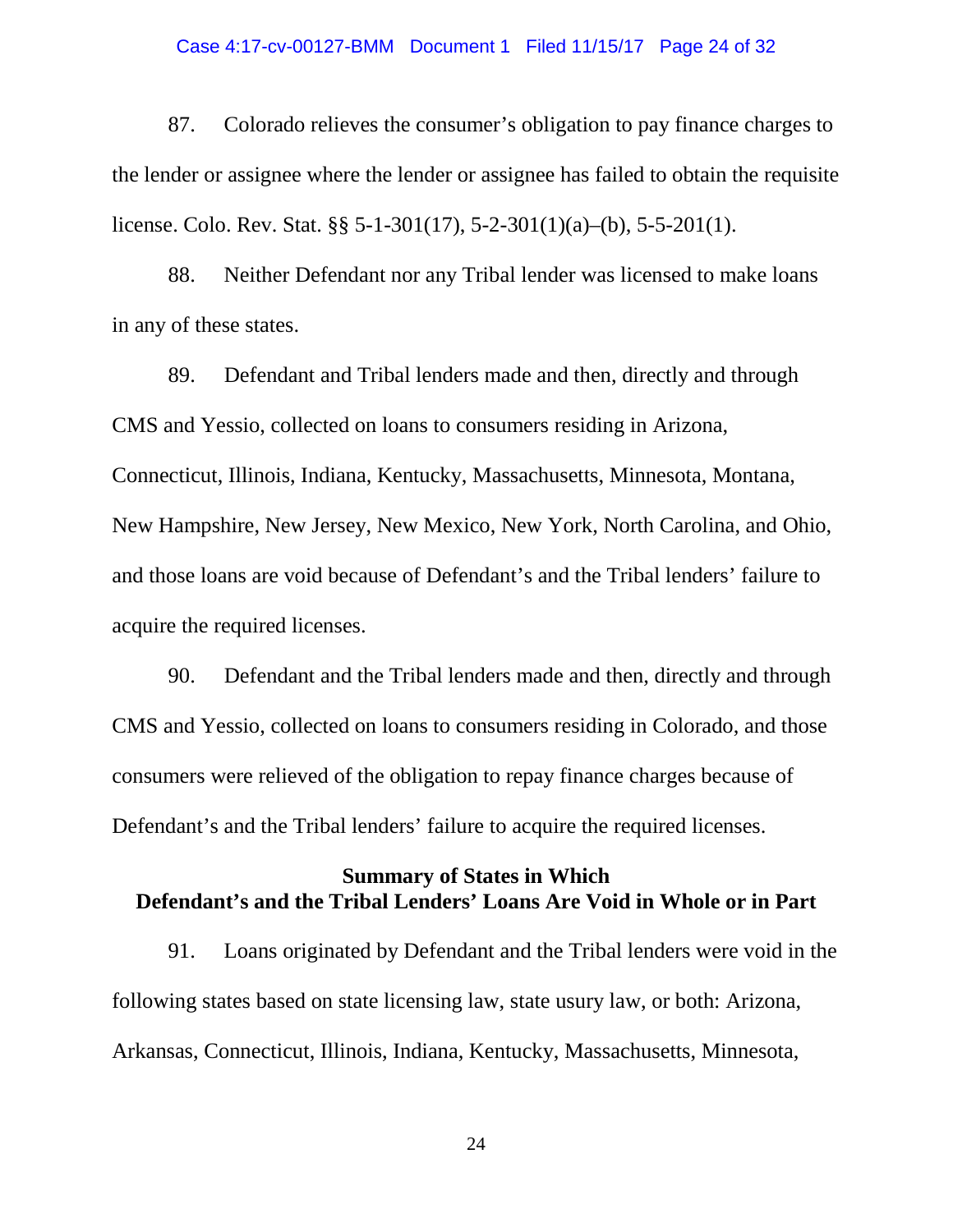Montana, New Hampshire, New Mexico, New York, North Carolina, Ohio, and South Dakota.

92. Colorado relieves consumers of the obligation to repay excess fees and finance charges for loans that exceed interest rates limits or are issued without a license.

93. The states listed in Paragraphs 91 and 92 are hereinafter referred to as the "Subject States."

94. Either directly or through service providers, Defendant, the Tribal lenders, CMS, and Yessio collected on loans made to consumers in the Subject States that those states' laws voided or limited a consumer's obligation to repay.

95. From November 1, 2013 through June 1, 2015, Defendant lent at least \$35.2 million to consumers in the Subject States through loans ostensibly offered by Great Plains and Plain Green. During the same time period, Defendant collected at least \$31.7 million in principal and \$25.5 million in interest and fees on those loans.

96. From November 1, 2013 through July 26, 2017, Defendant lent at least \$13.9 million to consumers in the Subject States through lines of credit ostensibly offered by MobiLoans. During the same time period, Defendant collected at least \$13.9 million in principal and collected at least \$14.7 million in interest and fees on those lines of credit.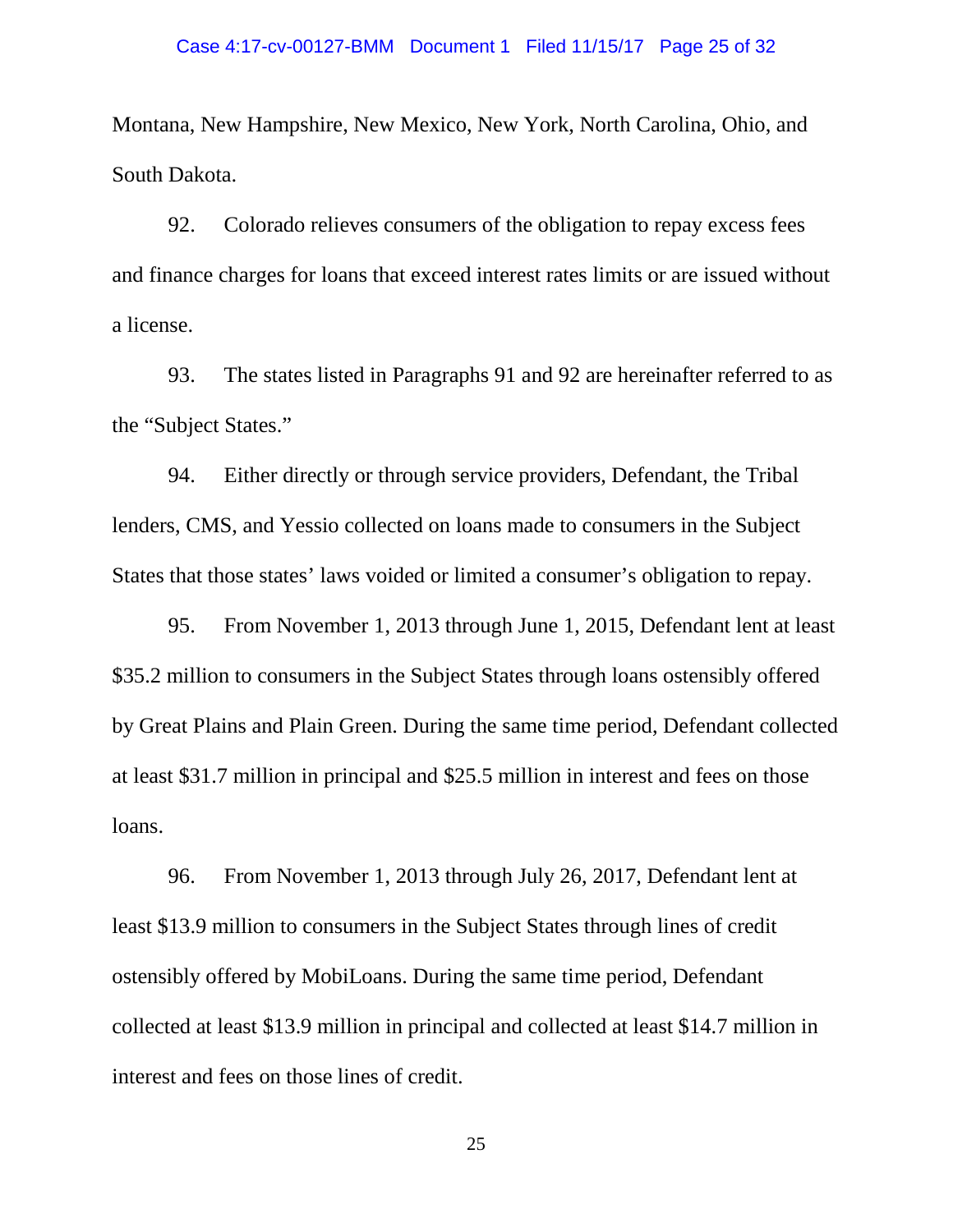## **VIOLATIONS OF THE CONSUMER FINANCIAL PROTECTION ACT**

## **Unfair, Deceptive, and Abusive Acts or Practices**

97. Sections 1031 and 1036 of the CFPA prohibit a "covered person" or "service provider" from engaging in "any unfair, deceptive or abusive act or practice." 12 U.S.C. §§ 5531(a), 5536(a)(1)(B).

98. An act or practice is unfair if it causes or is likely to cause substantial injury to consumers that consumers cannot reasonably avoid themselves and that is not outweighed by countervailing benefits to consumers or competition. 12 U.S.C.  $§ 5531(c).$ 

99. An act or practice is abusive if, among other things, it takes unreasonable advantage of a consumer's lack of understanding of the material risks, costs, or conditions of the product or service. 12 U.S.C. § 5531(d)(2)(A).

## **Count I**

*Deception Relating to the Collection of Loan Payments that Consumers Did Not Owe*

100. The Bureau realleges and incorporates by reference Paragraphs 1–99 of this Complaint.

101. Through the actions set forth above, Defendant and the Tribal lenders represented expressly or impliedly that consumers residing in the Subject States had an obligation to repay loan amounts that in fact did not exist, in whole or in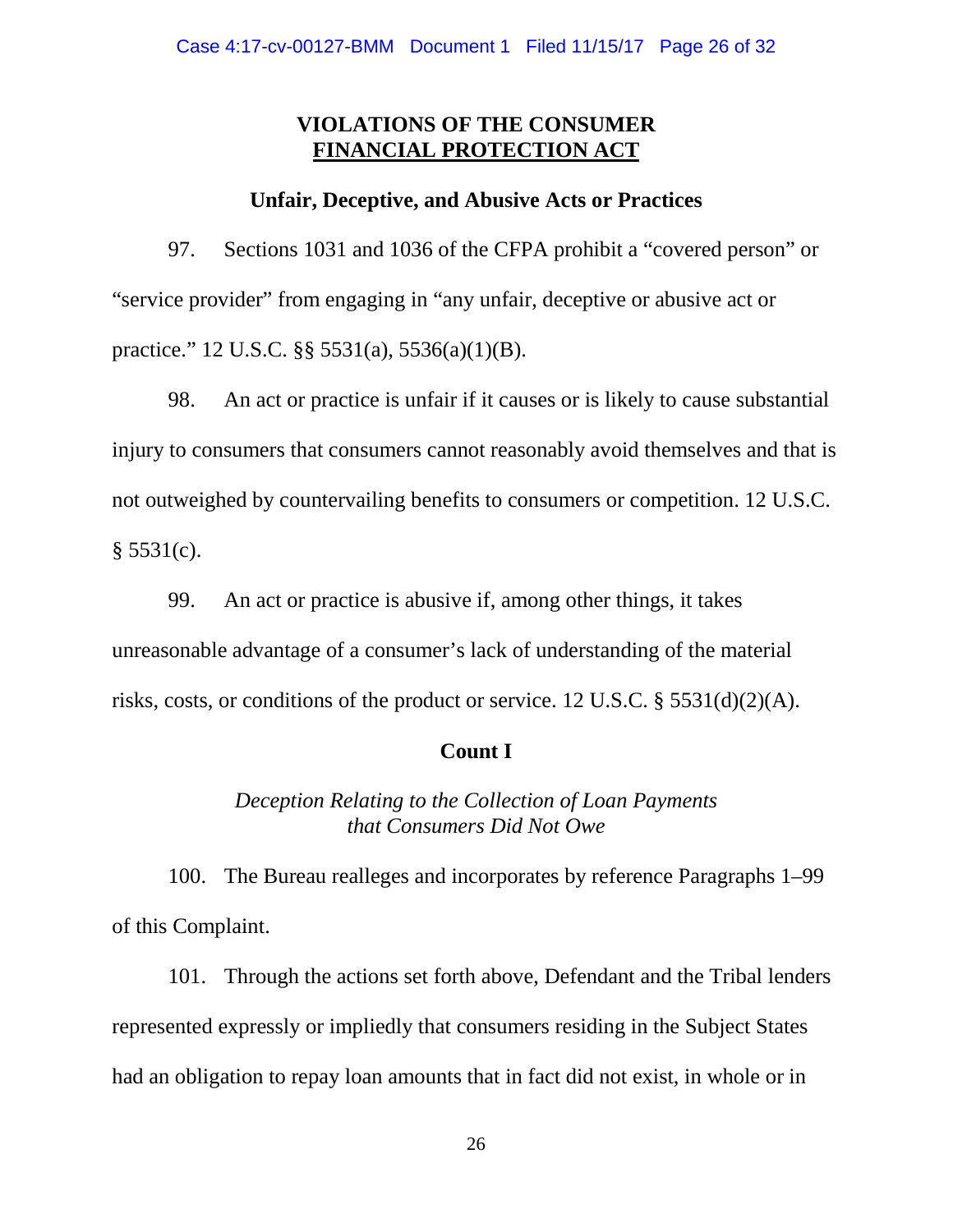#### Case 4:17-cv-00127-BMM Document 1 Filed 11/15/17 Page 27 of 32

part, because the loans violated state licensing or usury laws that declared such loans or loan amounts void *ab initio*.

102. Through the following actions, Defendant, the Tribal lenders, CMS, and Yessio reinforced the misrepresentations that consumers were obligated to pay debts that were void, in whole or in part, in the Subject States:

a. Sending demand letters for payment;

b. Originating ACH debit entries from consumer bank accounts; and

c. Contacting consumers by telephone to demand repayment.

103. In numerous instances, consumers residing in Subject States were not under a legal obligation to repay the void amounts.

104. Defendant, the Tribal lenders, CMS, and Yessio failed to disclose that they had no legal right to collect certain loan payments because the loans were void, in whole or in part, under state law.

105. Defendant, the Tribal lenders, CMS, and Yessio failed to disclose that consumers had no legal obligation to pay the loan amounts because they were void, in whole or in part, under state law.

106. The misrepresentations in Paragraphs 101, 102, 104, and 105 were material and likely to mislead consumers acting reasonably.

107. The misrepresentations, actions, and omissions of Defendant constitute deceptive acts or practices in violation of 12 U.S.C.  $\S$  5536(a)(1)(B).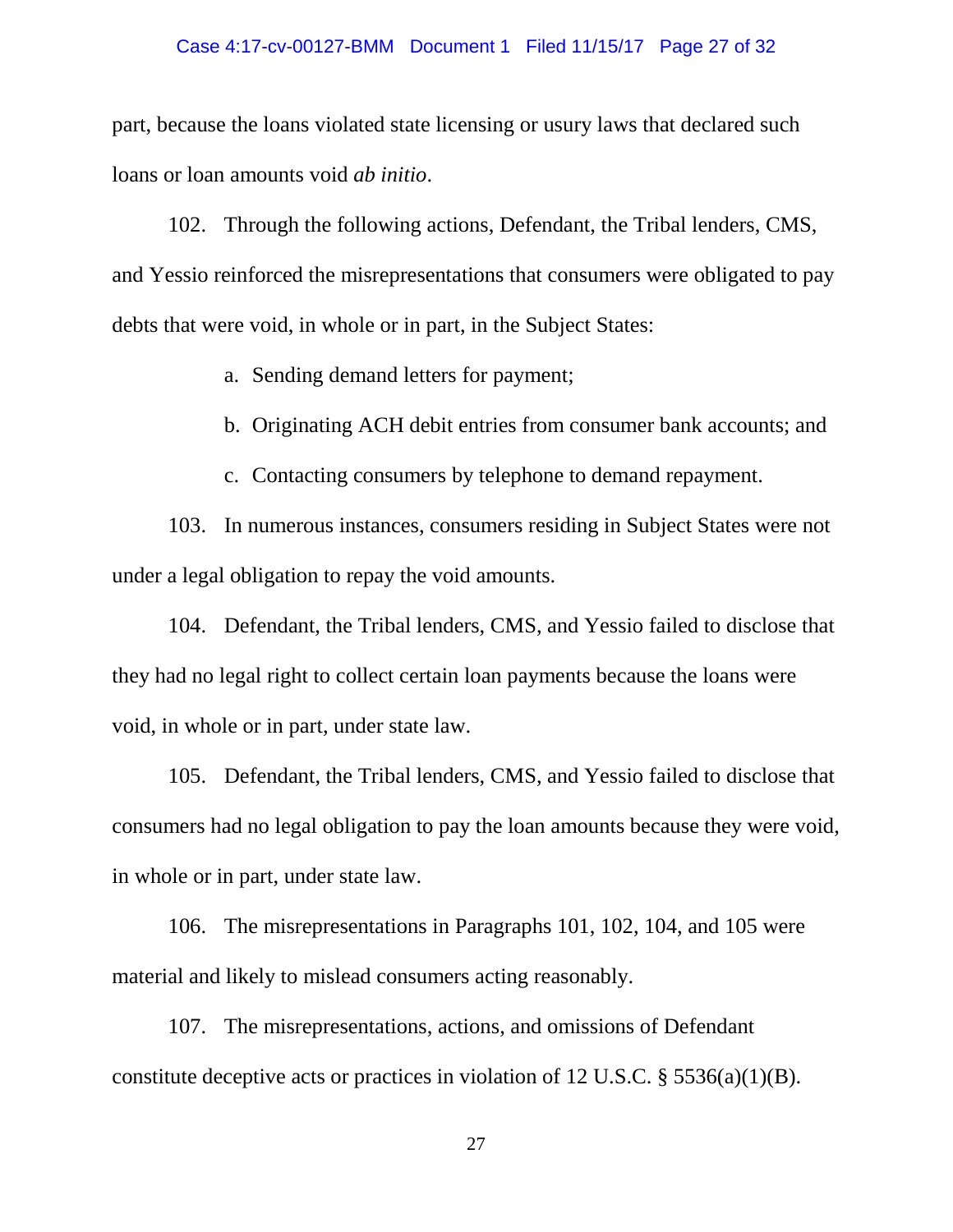108. The misrepresentations, actions, and omissions of the Tribal lenders,

CMS, and Yessio constitute deceptive acts or practices in violation of 12 U.S.C. §  $5536(a)(1)(B)$ .

## **Count II**

*Unfairness Relating to the Collection of Loan Payments that Consumers Did Not Owe*

109. The Bureau realleges and incorporates by reference Paragraphs 1–99 of this Complaint.

110. Defendant, the Tribal lenders, CMS, and Yessio caused substantial injury by servicing, extracting payments for, and collecting on loans that laws in the Subject States rendered void or limited consumers' obligation to repay.

111. Consumers were unlikely to know that that Subject States' usury laws or licensing requirements rendered the loans void or limited consumers' obligation to repay, and thus consumers were unable to avoid paying illegal amounts to which Defendant, the Tribal lenders, CMS, and Yessio were not entitled.

112. The injuries sustained by consumers residing in the Subject States were not outweighed by countervailing benefits to consumers or to competition.

113. The actions of Defendant constitute unfair acts or practices in violation of 12 U.S.C. § 5536(a)(1)(B).

114. The actions of the Tribal lenders, CMS, and Yessio constitute unfair acts or practices in violation of 12 U.S.C.  $\S$  5536(a)(1)(B).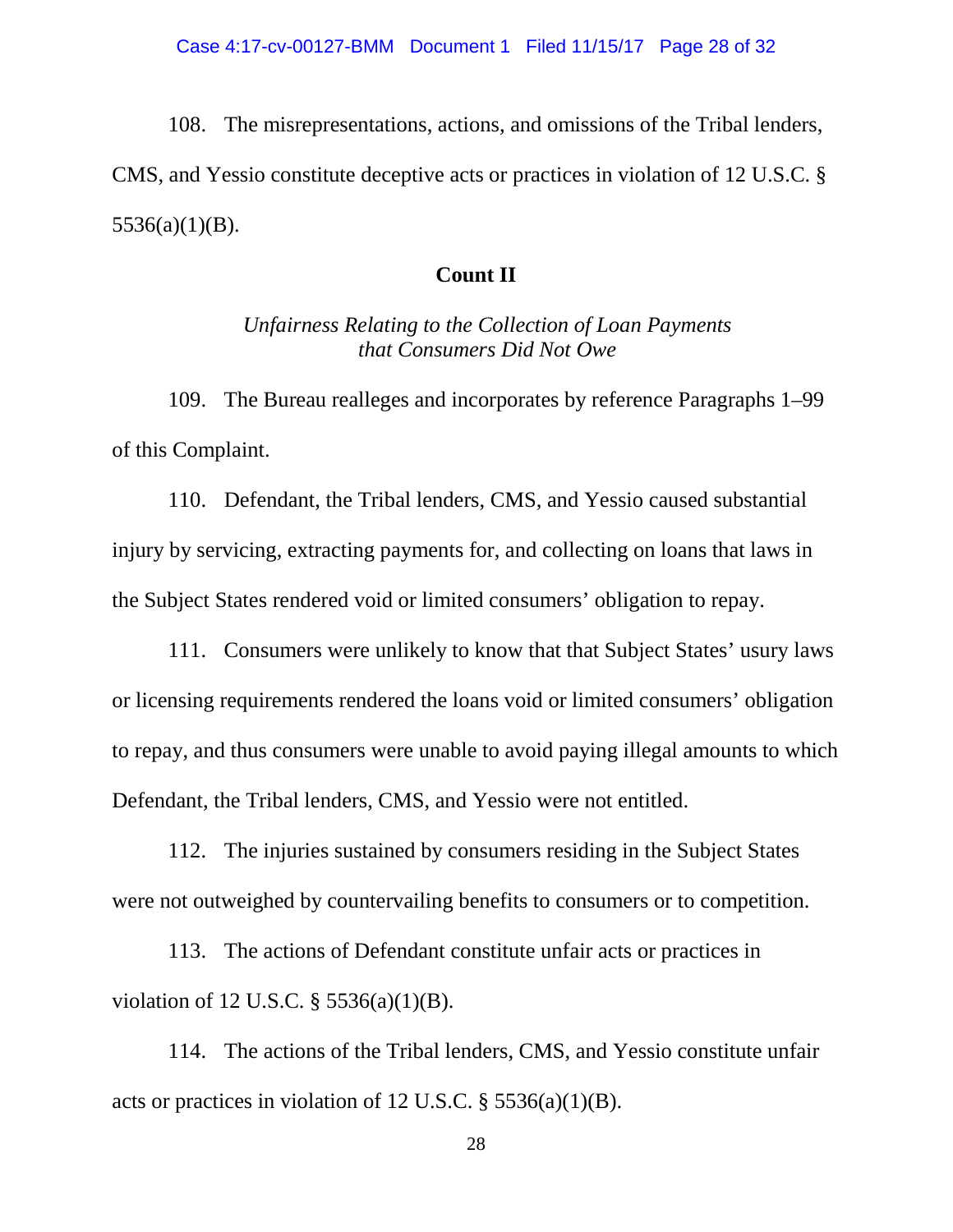## **Count III**

## *Abusiveness Relating to the Collection of Loan Payments that Consumers Did Not Owe*

115. The Bureau realleges and incorporates by reference Paragraphs 1–99 of this Complaint.

116. The consumer's legal obligation to repay is a material risk, cost, or condition of a loan.

117. Consumers residing in the Subject States likely were unaware that Defendant, the Tribal lenders, CMS, and Yessio lacked the legal authority to collect the loans, in whole or in part, because the loans violated usury or licensing laws in those states.

118. Defendant, the Tribal lenders, CMS, and Yessio took unreasonable advantage of consumers' lack of understanding regarding the voidness of the loans by collecting amounts to which Defendant, the Tribal lenders, CMS, and Yessio were not legally entitled, in whole or in part.

119. The actions of Defendant constitute abusive acts or practices in violation of 12 U.S.C. § 5536(a)(1)(B).

120. The actions of the Tribal lenders, CMS, and Yessio constitute abusive acts or practices in violation of 12 U.S.C. § 5536(a)(1)(B).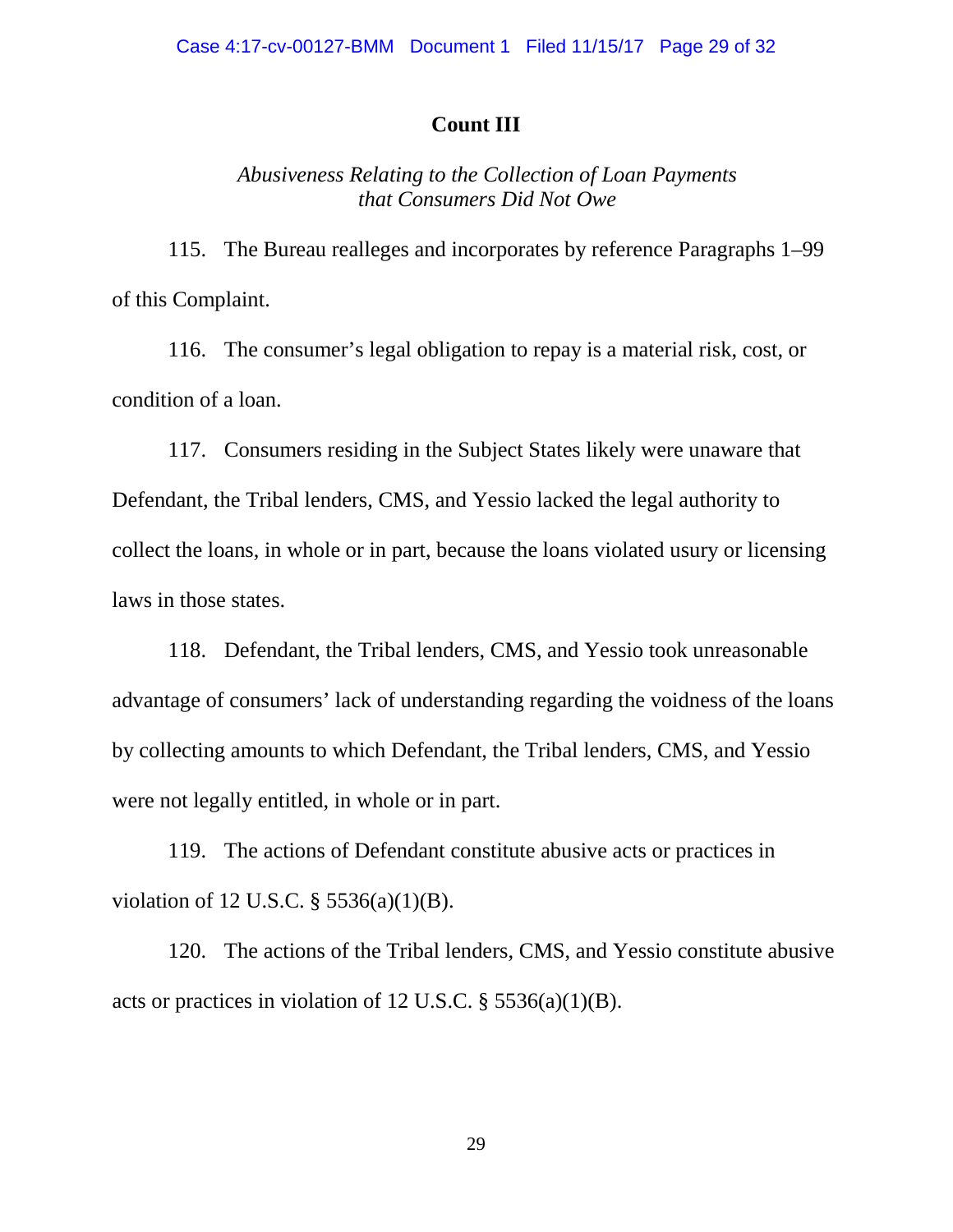## **Count IV**

*Substantially Assisting the Tribal Lenders, CMS, and Yessio*

121. The Bureau realleges and incorporates by reference Paragraphs 1–99 of this Complaint.

122. The Tribal lenders, CMS, and Yessio described in Paragraphs 14–27 are "covered person[s]" engaged "in offering or providing a consumer financial product or service" because they extend, service, and collect on consumer loans. 12 U.S.C. § 5481(5), (6), (15)(A)(i), (15)(A)(x).

123. The Tribal lenders, CMS, and Yessio committed deceptive, unfair, and abusive acts or practices by demanding payment for and collecting debts that were void or that consumers were not required to repay.

124. These deceptive, unfair, and abusive acts or practices violated 12 U.S.C. §§  $5531(a)$  and  $5536(a)(1)(B)$ .

125. Defendant provided substantial assistance to the Tribal lenders, CMS, and Yessio in the commission of these deceptive, unfair, and abusive acts by overseeing, directing, or administering the origination of and collection of loan amounts that were void, in whole or in part.

126. Defendant acted knowingly or recklessly in providing this substantial assistance.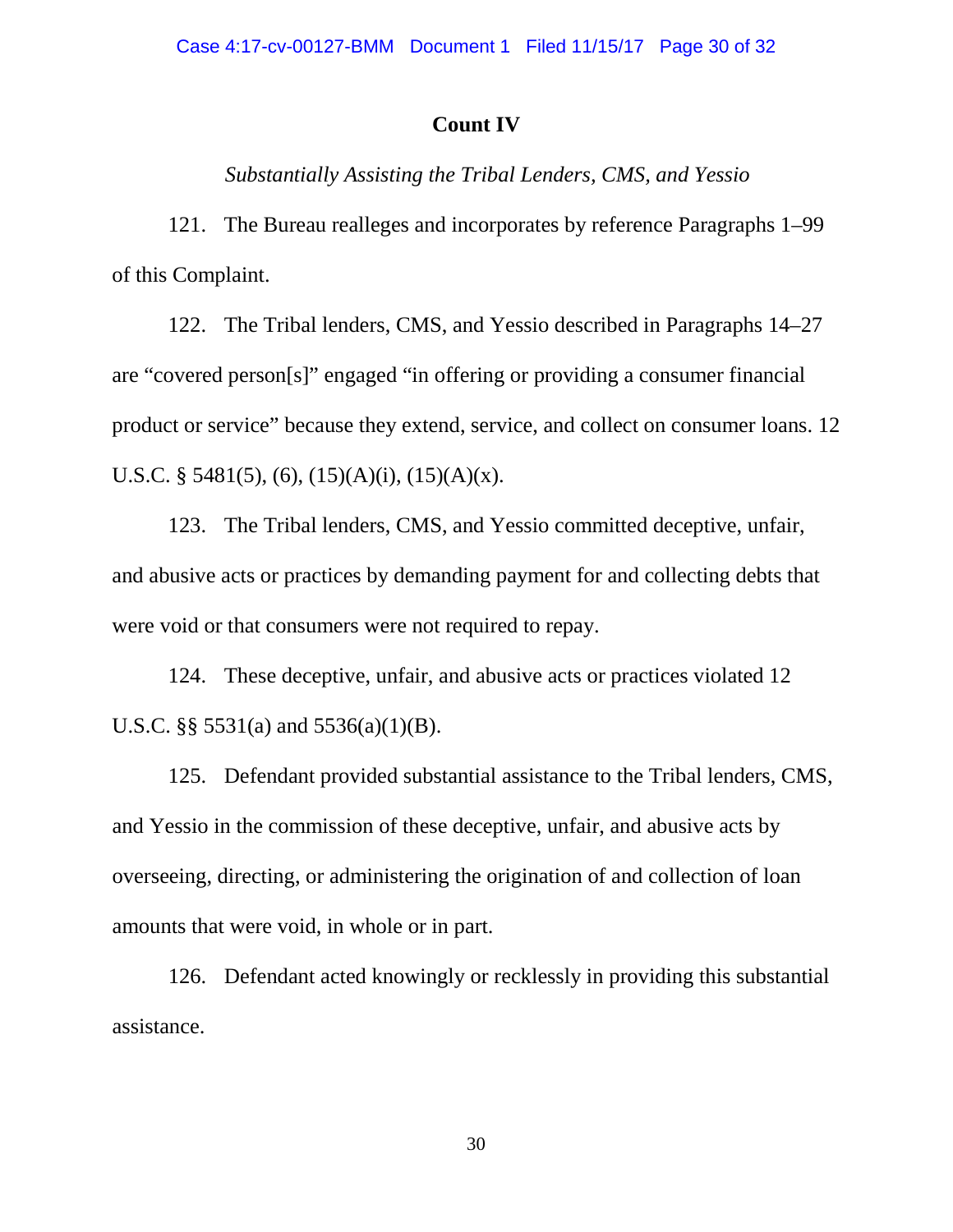127. Defendant's actions constituted violations of section 1036(a)(3) of the CFPA, 12 U.S.C. §5536(a)(3).

## **PRAYER FOR RELIEF**

128. Wherefore, the Bureau, pursuant to sections 1054 and 1055 of the CFPA, 12 U.S.C. §§ 5564 and 5565, and the Court's own equitable powers, requests that the Court:

- a. Permanently enjoin Defendant from committing future violations of the CFPA or any other provision of "Federal consumer financial law," as defined by 12 U.S.C. § 5481(14);
- b. Grant additional injunctive relief as the Court may deem to be just and proper;
- c. Award damages and other monetary relief against Defendant as the Court finds necessary to redress injury to consumers resulting from Defendant's violations of the CFPA, including but not limited to restitution and the refund of monies paid;
- d. Order disgorgement of Defendant's ill-gotten gains;
- e. Award civil money penalties;
- f. Award the costs of bringing this action; and
- g. Award additional relief as the Court may determine to be just and proper.